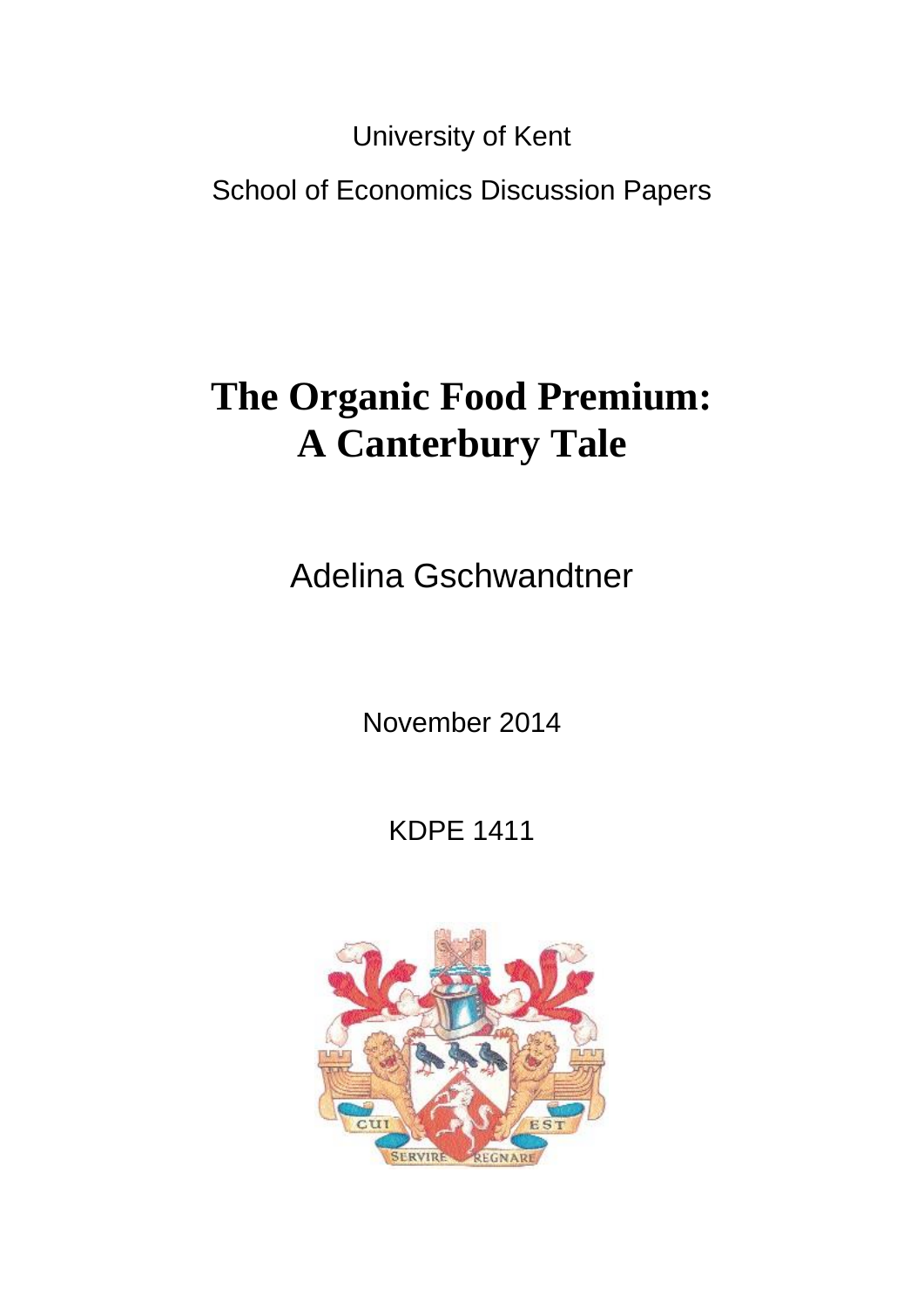## The Organic Food Premium: A Canterbury Tale

Adelina Gschwandtner<sup>∗</sup>

November 11, 2014

#### Abstract

The present paper attempts to bring further evidence on the behavioural gap for organic food in Britain. The stated preferences are analysed by contingent valuation, while the revealed preferences are estimated by hedonic pricing. A small but significant gap in the premium for organic food between stated and revealed preferences has been found. This gap may suggest a need for price premium intervention. The estimated price elasticity for organic products is on average above one in absolute value suggesting that a pricing policy could be very effective.

JEL classification: H29, Q18, Q21

Keywords: Contingent Valuation, Hedonic Pricing Method, Convergent Validity, Behavioral Gap, Organic Food, Price Premium

Acknowledgements: The author is grateful to Sophia Davidova and Rob Fraser. Without their constant advice and support this project would not have been possible. The author also wishes to thank William Collier for his important help and suggestions and the participants at the Conference of the Agricultural Economic Society in Paris 2014 for their valuable comments. The author also thanks Jagjit Chadha for his suggestions and comments.

<sup>∗</sup>University of Kent: a.gschwandtner@kent.ac.uk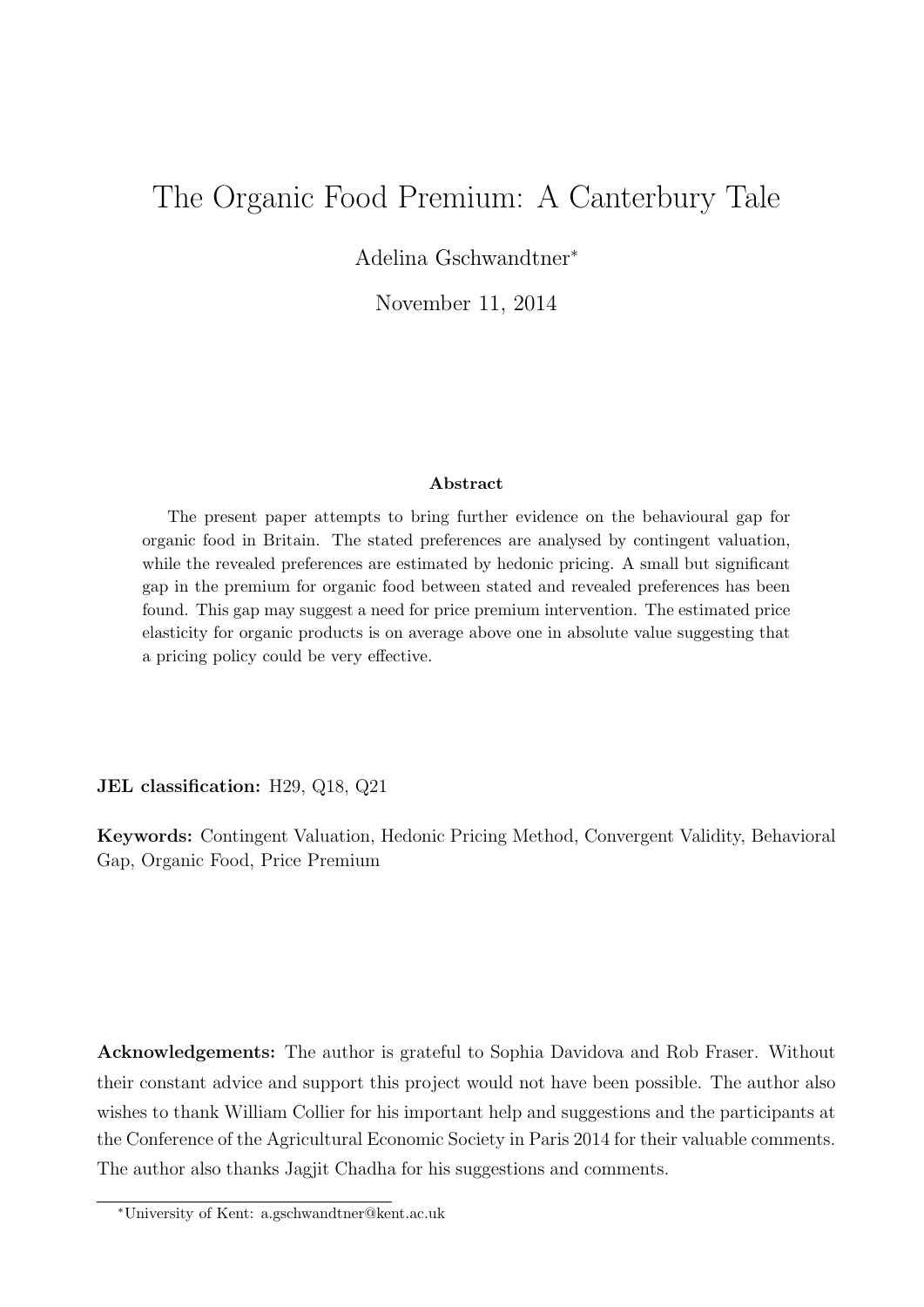## 1 Introduction

The organic food sector is a fast growing sector. According to the Organic Trade Association U.S. sales of organic food and beverages have grown from \$1 billion in 1990 to \$26.7 billion in 2010. According to FiBL (The Research Institute for Organic Agriculture) in 2010, it represented 13 percent growth over 2009 sales, experiencing the highest growth in sales for organic fruits and vegetables. In Europe the development is similar if not even stronger, particularly in countries like Denmark, Germany, Austria, France, Italy, Sweden, Switzerland, and Norway. The overall growth in Europe from 2005 to 2011 was 77 percent.<sup>1</sup>

Figures from the Soil Association show that the organic market in the Peoples Republic of China has quadrupled in the past 5 years, while *Organics Brazil* reported an annual growth of 40% in the Brazilian market. On top of this, market analysts have predicted a 20% yearly increase in organic sales in Asia over the next 3 years. However, in the UK according to the Organic Food & Drink Market Assessment 2012 and 2013, after an initial increase of organic sales of 15 percent in 2006 'over the past few years, the UK organic food and drink market has observed year-on-year decline. Figure 1 shows the decline of the UK organic sales growth as opposed to the EU market over the 2005-2011 period.<sup>2</sup>

Include Figure 1 about here.

Moreover, the IFOAM (International Federation of Organic Agriculture Movements) summary report 2012, asserts that 'the decline in the organic food and drink market has also resulted in a number of organic farmers converting back to conventional methods of farming, causing a decrease in organically-managed land in the UK. In 2011, the area of organically-farmed land in the UK was down by 3% from compared to 2009 and the decline in organic sales was almost 6 percent. Figure 2 shows the growth rate in organic sales in ten countries consisting of 9 European countries and the US over the period 2005-2011.<sup>3</sup> The UK is the only country that has a negative growth. Therefore, there seems to be a high priority in analyzing the organic food market in the UK and finding ways to help this sector to recover.

Include Figure 2 about here.

The main objective of this paper is to ask explicitly UK consumers about their arguments for buying organic products and to determine their willingness to pay for the organic attribute using the contingent valuation method. We have performed our face to face interviews at two consecutive weekends in Canterbury in front of two supermarkets. However, even if people state that they appreciate organic products they might not buy them if they are more expensive than the conventional products. The reasons for this behaviour might be various but the most important seems to be the higher price that consumers have to pay for organic products.

<sup>1</sup>Percentages calculated by the author from the FiBL Organic Key Indicator tables available at:http://www.organic-world.net/fileadmin/documents/statistics/data-tables/world-statistics/TABLE-01-WORLD-key-indicators.xls.

<sup>&</sup>lt;sup>2</sup>Graph made by the author based on the FiBL data.

<sup>&</sup>lt;sup>3</sup>Graph made by the author based on the FiBL data.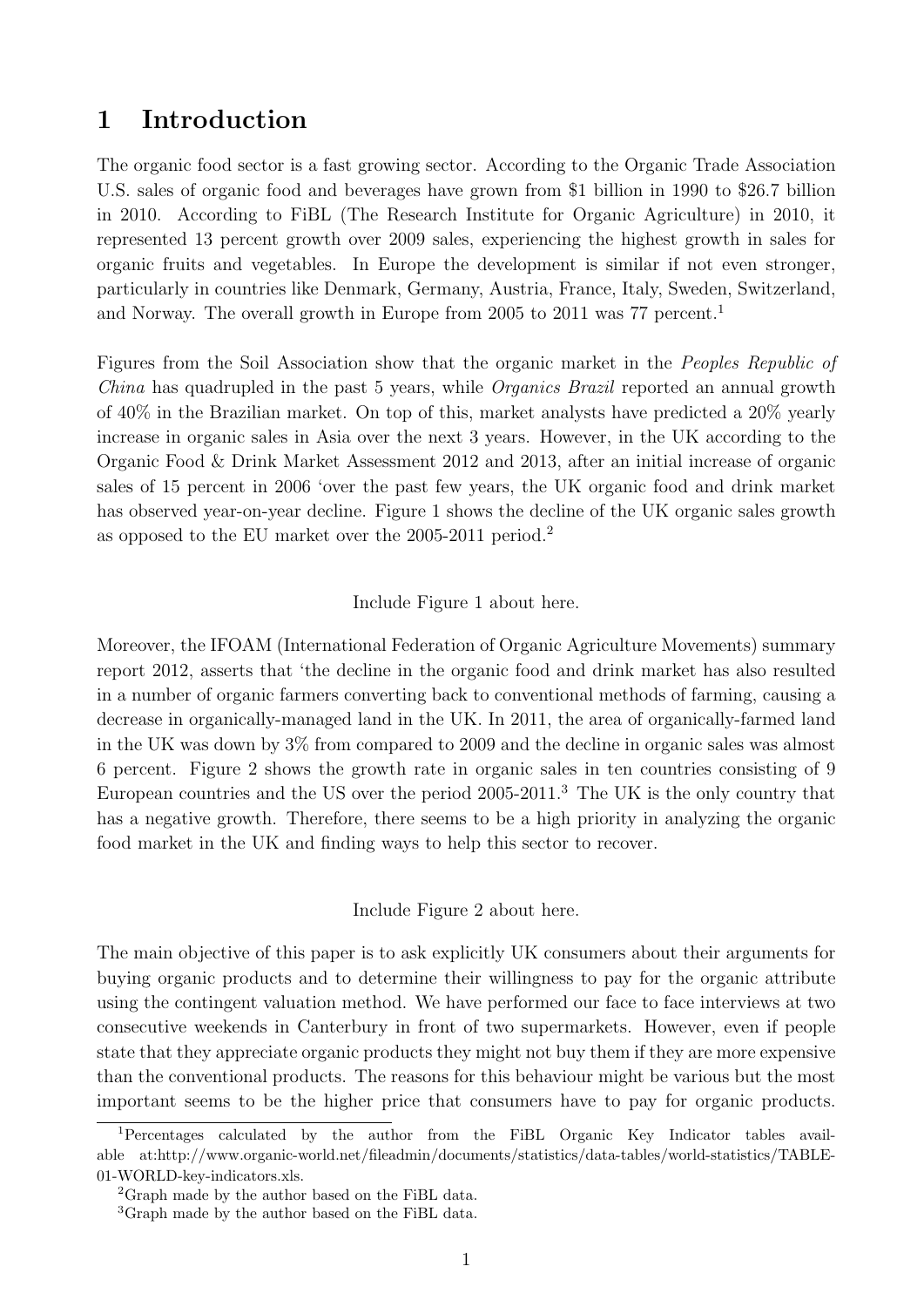Other reasons might be the lower variability and availability of organic products. And finally, an important downside of organic products is their less appealing esthetic aspect and their much quicker perishability. The second objective of this paper is to determine the 'true' or revealed preferences of consumers for organic products. How much do consumers really buy organic products? What are they really paying for the organic attribute? This is going to be done employing the hedonic pricing method. It seems to be crucial, whenever survey based methods are used, to validate these results through a revealed preferences method. The validation method used in the present study is the convergent (or external) validity test and consists of testing whether there are significant differences between the willingness to pay (WTP) determined using a stated preference method - in our case the contingent valuation method (CVM) - and the WTP obtained through a revealed preferences technique like the Hedonic Pricing Method (HPM). Studies show that in general there is a gap between what consumers state that they want to pay and what they really pay especially with respect to organic products and animal welfare (eg. Harvey & Hubbard, 2013). The third main aim of this project is to determine this gap, to actually quantify it and to identify the main driving forces behind it. To our knowledge, this is the first study that tries to actually quantify the gap between stated and revealed WTP for organic food in Britain. Finally, we would like to suggest a policy to narrow this gap. Price elasticities for the organic products will be estimated in order to determine to what extent a change in the price premium would affect the consumption of organic products.

## 2 Methodology and relevant Literature

The difference or the gap between the stated and revealed preferences is also known under the name 'hypothetical bias' because stated preferences are elicited with the help of a questionnaire that includes a hypothetical scenario and the answers of the consumers are contingent on this hypothetical scenario. Consumers may react differently in a hypothetically constructed situation than in a real situation. It is much easier to say that you want to pay a specific amount than to actually pay it. Therefore, a 'hypothetical bias' derived from the hypothetical nature of the scenario is created. Another name under which the difference between stated and revealed preferences is known is 'social desirability bias' or 'warm glow' because consumers derive utility from giving a social desirable answer. Saying that you like to pay more for organic products because they are more environmental friendly and involve higher animal welfare and support for local production, is socially desirable. Another name under which this gap is known in the literature is the so called 'Citizen-Consumer Duality/Gap' (Harvey & Hubbard, 2013). People might want to act as good citizens and pay a higher price for goods that involve, higher environmental standards, local production or better animal welfare but when acting as consumers their behaviour might not translate in actual purchasing behavior (Toma et al. 2011). However, the most known name is the 'intention/attitude-behavior gap' or short 'behavior gap' because consumers have a positive attitude towards an (organic) product, intend to buy it but then do not behave according to their intention/attitude.

The simplest way to measure it is to look at the ratio between stated and revealed preferences. There is a plethora of studies that look at this ratio for different products using different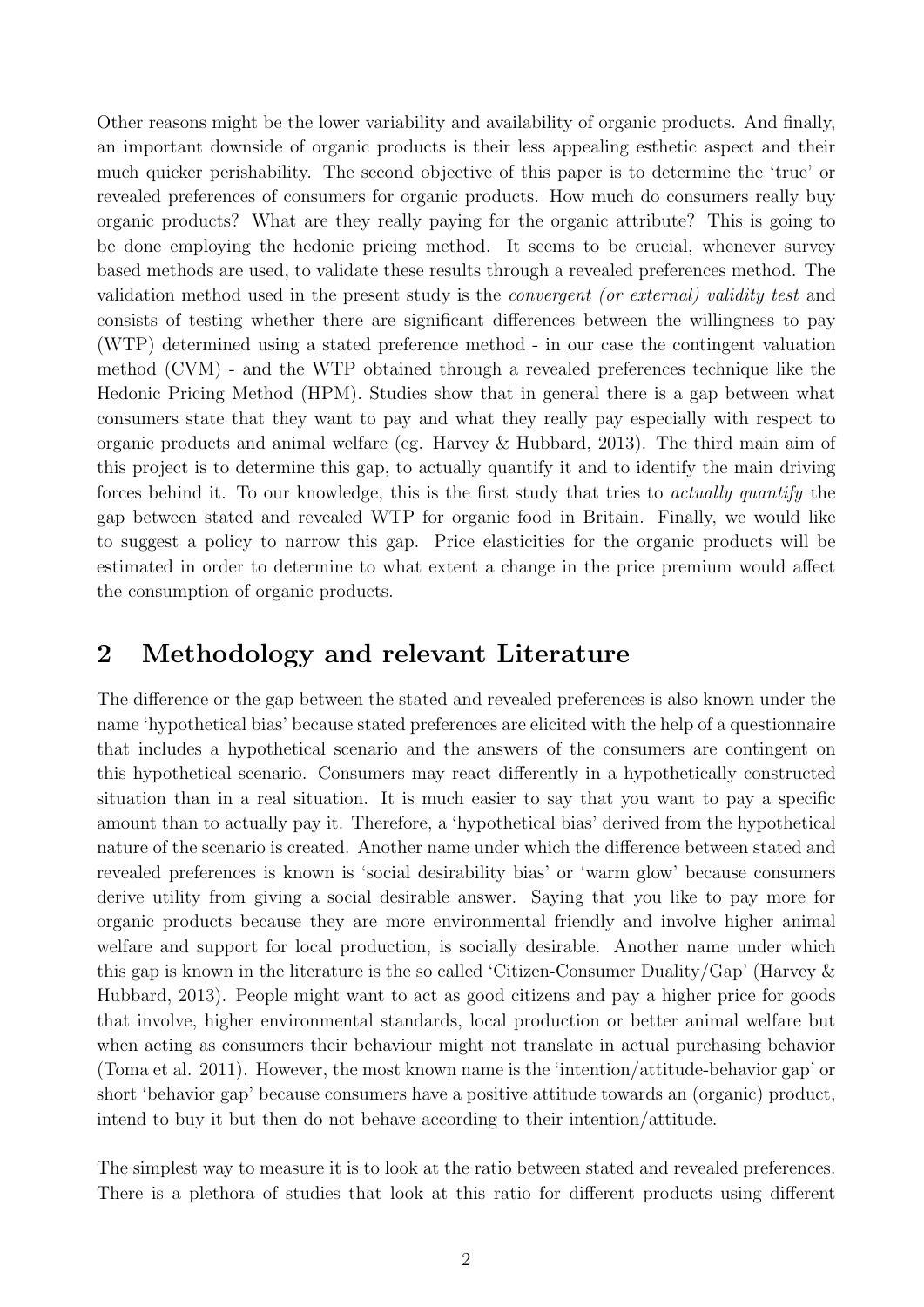methodologies. In a meta-analysis involving 28 valuation studies and yielding 83 observations Murphy et al.(2005) showed that even though it is generally believed that individuals overstate their WTP by a factor of 2-3 this factor is usually less. In their study they found a ratio stated to revealed preferences of 1.35. Carson et al.(1996) in their meta-analysis involving 83 studies and 616 comparisons of contingent valuation to revealed preference estimates found a ratio which is in fact lower than 1 (0.89) implying that stated preferences are actually lower than revealed ones. And in their study of behaviour with respect to the Kerbiside recycling scheme in the UK, Davies, Foxall & Pallister (2002) found absolutely no significant relationship between stated preferences and revealed behaviour, concluding that intention fails to predict behaviour.

Turning now our attention to studies related to organic products we find that there are a multitude of studies that look at the difference between stated and revealed preferences but none that actually tries to *quantify* it. A very often cited study in relation to the behaviour gap related to organic products is by Vermeier & Verbeke (2006), where the authors analyze the attitude of 456 young consumers with respect to organic dairy products in Belgium. They found that social pressure influences intention to buy but low perceived availability of organic products seem to deter these intentions. The study is about the difference between attitude towards consumption and behavioural intentions but never about actual behaviour. Another very interesting study about the behavioural gap related to organic products is by Millock, Wier & Andersen (2004), looking at organic consumption in Denmark. The authors analyze the reasons for buying organic products and found that even though consumer state to buy organic products because of their non-use values like environmental friendliness and animal welfare in reality they seem to buy them because of their use-values like health and taste. They look at how the various reasons for buying organic impact on the propensity to buy these products and conclude that 'even though households assign highest values to the non-use attributes in survey questions, it is the valued use attributes that makes them buy organic foods.' However, even if the authors seem to have the data about actual consumption behaviour they never try to quantify the difference between stated preferences and actual behaviour. A study related to the behavioural gap with respect to organic products in the UK is by Padel & Foster (2005). The authors differentiate between regular and occasional consumers of organic products and found that their motives for buying or not buying organic products are different. For example, they found that the price and a low food budget is the main impediment against buying organic products mainly for occasional consumers, while for regular consumers rather habit or convenience and lack of information seems to be an obstacle. However, their study is purely qualitative and non-quantitative measures are involved. The strength of the present study is that it has data both for stated and revealed preferences from the same consumers and that it actually quantifies the difference between these two. Therefore, it brings a significant contribution to the literature and important insights for policy recommendations.

## 2.1 Contingent Valuation Method (CVM)

The name of the method refers to the fact that the values revealed by respondents are contingent upon the constructed or simulated market presented in the survey. The method was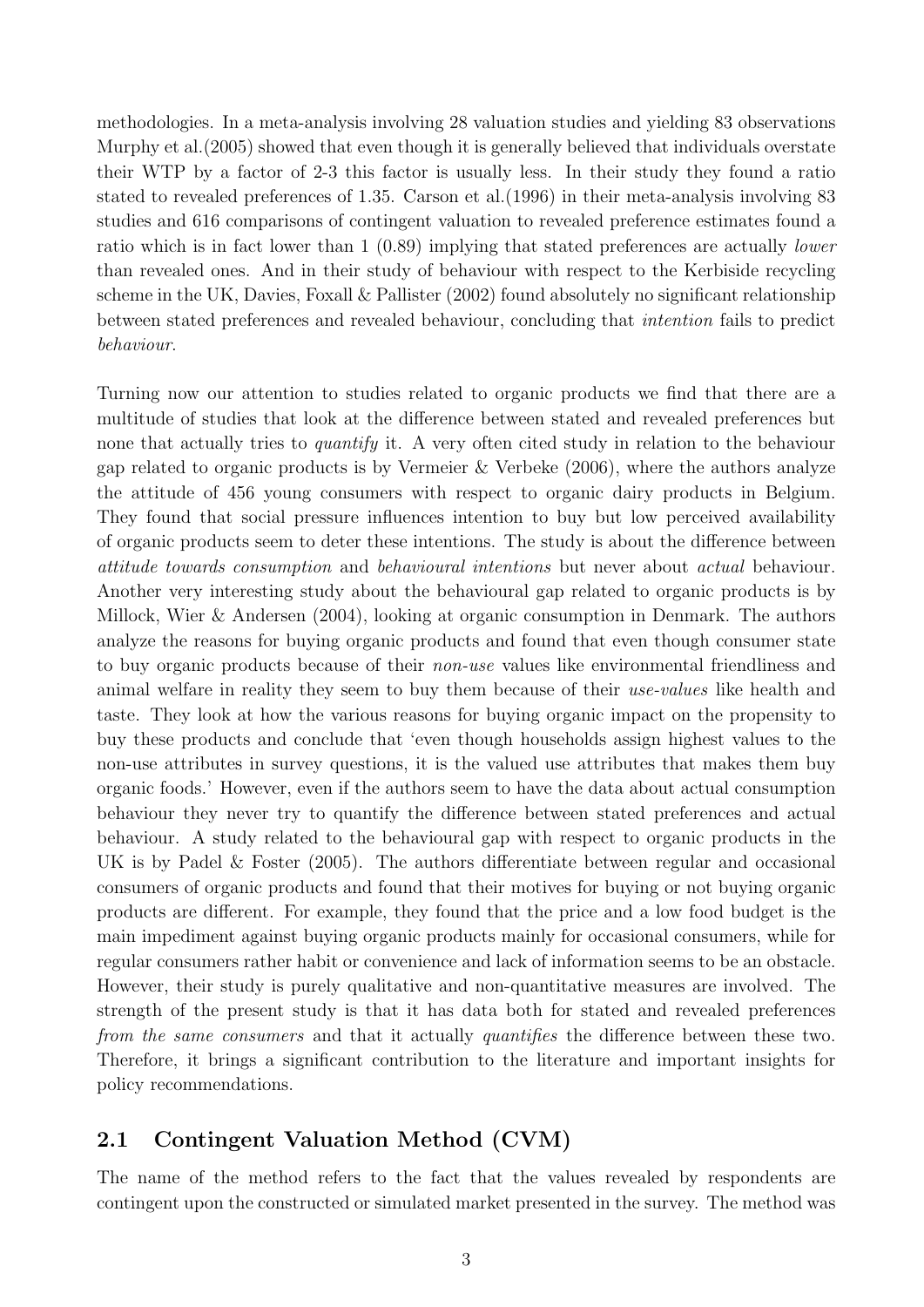first introduced by Ciriacy-Wantrup (1947), where he suggested as a way to estimate benefits from public goods that are not valued by the market by simply asking individuals directly how much they would be willing to pay for that benefit through a survey. Since then thousands of studies have used this method in order to evaluate different non-market objectives and goods and even if the choice modeling is now increasing in importance, contingent valuation still remains the dominant method for estimating the stated preferences of consumers.

The contingent valuation method is considered to be especially appropriate when the *non*use values of a good, such as the existence, the bequest or the option values are high as often is the case with environmental goods. This might be the reason why most applications seem to come from this corner. In the case of organic products the non-use value could also consist additionally to the environmental value (since organic products are produced more environmentally friendly), to support for local producers and a contribution to animal welfare. Millock et al. (2004), explicitly identify and quantify the existence, option, bequest values of organic products and additionally define altruistic and vicarious non-use values for them.<sup>4</sup> Burton et al. (1999) show hat even the decision to adopt organic techniques in the UK has traditionally involved non-financial 'concerns about the environment and the sustainability of the food system'. Since organic products seem to have so many components of non-use value the contingent valuation method seems to be especially appropriate in the present case.

The basic ideas of willingness to pay (WTP) and the willingness to accept (WTA) lie in the concept of marginal utility derived from consumer choice and the theoretical foundations of the method that have been set by Carson & Hanemann (2005). They will not be repeated here in order to save space. The goal of the CVM is to estimate via questionnaire the WTP and/or the WTA of the consumer, concepts that find their theoretical counterparts in the two so called 'Hicksian measures' one called 'Equivalent Variation' and the other called 'Compensating Variation'.

After eliciting the WTP/WTA for organic products with the help of the questionnaire, usually the trimmed average is calculated by eliminating the top and bottom 5% of the observations (Garrod & Willis 1999). This is necessary since the simple average can severely be affected by outliers.

In a next step the WTP/WTA is usually explained by various socio-economic factors which are assumed to determine it using different functional forms. If we assume a simple linear form for the WTP for example, then:

$$
WTP = \beta_0 + \beta_1 \text{Gender} + \beta_2 \text{Age} + \beta_3 \text{E} \text{ducation} + \beta_4 \text{Income} + \beta_5 \text{Children} + \dots \quad (1)
$$
  

$$
\dots + \beta_6 \text{Health} + \beta_7 \text{Happings} + \beta_8 \text{Exercise} + \beta_9 \text{Nutrition} \dots + \mu
$$

where  $\mu$  is just an error term with the usual properties (zero mean and constant variance).

Various forms can be tried out until the best fit function is found. Because the right hand side variable is truncated at zero and discrete it is important to use an econometric estimation

<sup>4</sup>Altruistic value refers to the utility derived from knowing that other people that value organic can buy it. Vicarious value refers to the utility derived from indirect consumption i.e. reading in the newspaper about local producers, looking at TV programs about organic etc.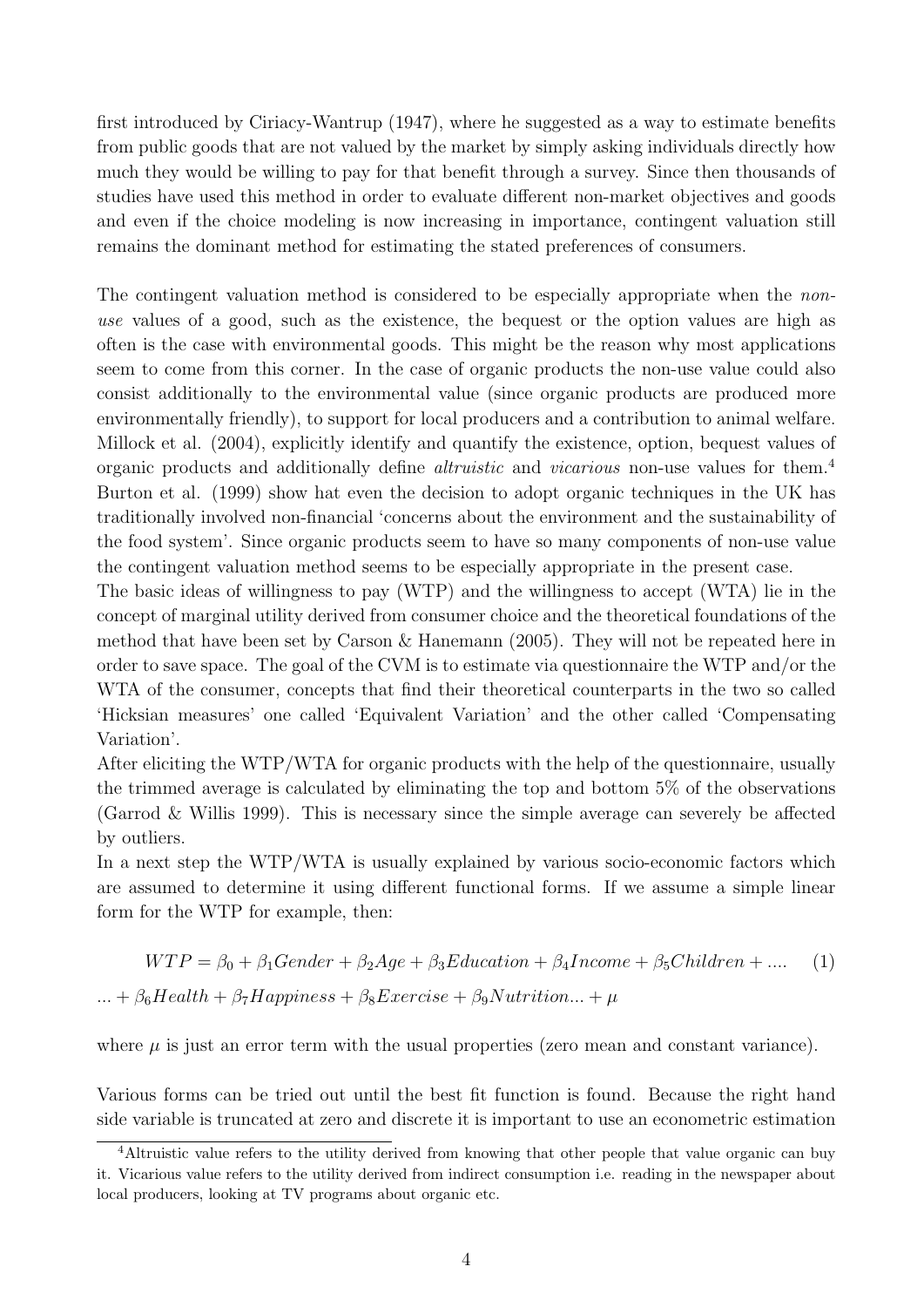method that accounts for this. We used both the Linear and the Poisson regressions and it made a big difference. Much more variables were significant in the Poisson, which assumes that the dependent variable has a Poisson distribution, than in the Linear regression. The Poisson distribution seems to be especially suited here since it is a discrete probability distribution which takes values only above zero which is the case for the WTP variable. We have also done several robustness checks using the Probit and the Negative Binomial regressions and the results were robust.

### 2.2 Hedonic Pricing Method (HPM)

The description of the HPM follows Rosen (1974) and will only shortly be summarized here. The central idea behind it rests on the hypothesis that goods are valued for their utility generating attributes and the observed market price is the sum of implicit prices paid for each quality attribute:

$$
P = \alpha_0 + \alpha_1 X_1 + \alpha_2 X_2 + \alpha_3 X_3 + \alpha_4 X_4 + \dots
$$
 (2)

where P is the price of the product and  $X_1, X_2, \ldots$  are various attributes of the product like for example the brand of the product, the quantity of the product, the shop where it has been purchased, or if it is organic or not.

In a competitive market, the marginal implicit price of any of these characteristics (e.g.  $\frac{\partial P}{\partial X_i}$ ) represents a consumers's WTP for a marginal increase in that characteristic. Each consumer chooses a bundle of product characteristics to maximize utility subject to a budget constraint and each producer maximizes profits subject to a cost function. The price function represents optimal behaviour on both sides of the market both of consumers and producers and the equilibrium is at the point of tangency between the value function of the consumer and the offer function of the producer (Rosen 1974). In our case the attribute that we are interested in is 'organic'.

The empirical specification is subject to constant debate since the theory does not prescribe a specific one. In general, it is recommended that the choice should be driven by the data (eg. Costanigro et al. 2007) and various forms can be found in the literature. However, the log-linear and the log-log seem to be the most frequently used. Furthermore, making use of the natural logarithm potentially improves the model of fit considerably and was suggested by Rosen in his original work. Therefore, the following specification is used:

$$
Log(P) = \alpha_0 + \sum_{i=1}^{n} \beta_i X_i + u \tag{3}
$$

where P is he price of the good,  $X_1$  to  $X_n$  are its attributes and u is a random error term with the usual properties. Robustness checks have been done involving the Probit, Poisson and Negative Binomial regressions but in this case the results were very similar to the Log-linear regression. We additionally tested for multicollinearity, which has not been found, and corrected for heterosekdasticity, problems usually encountered in the HPM.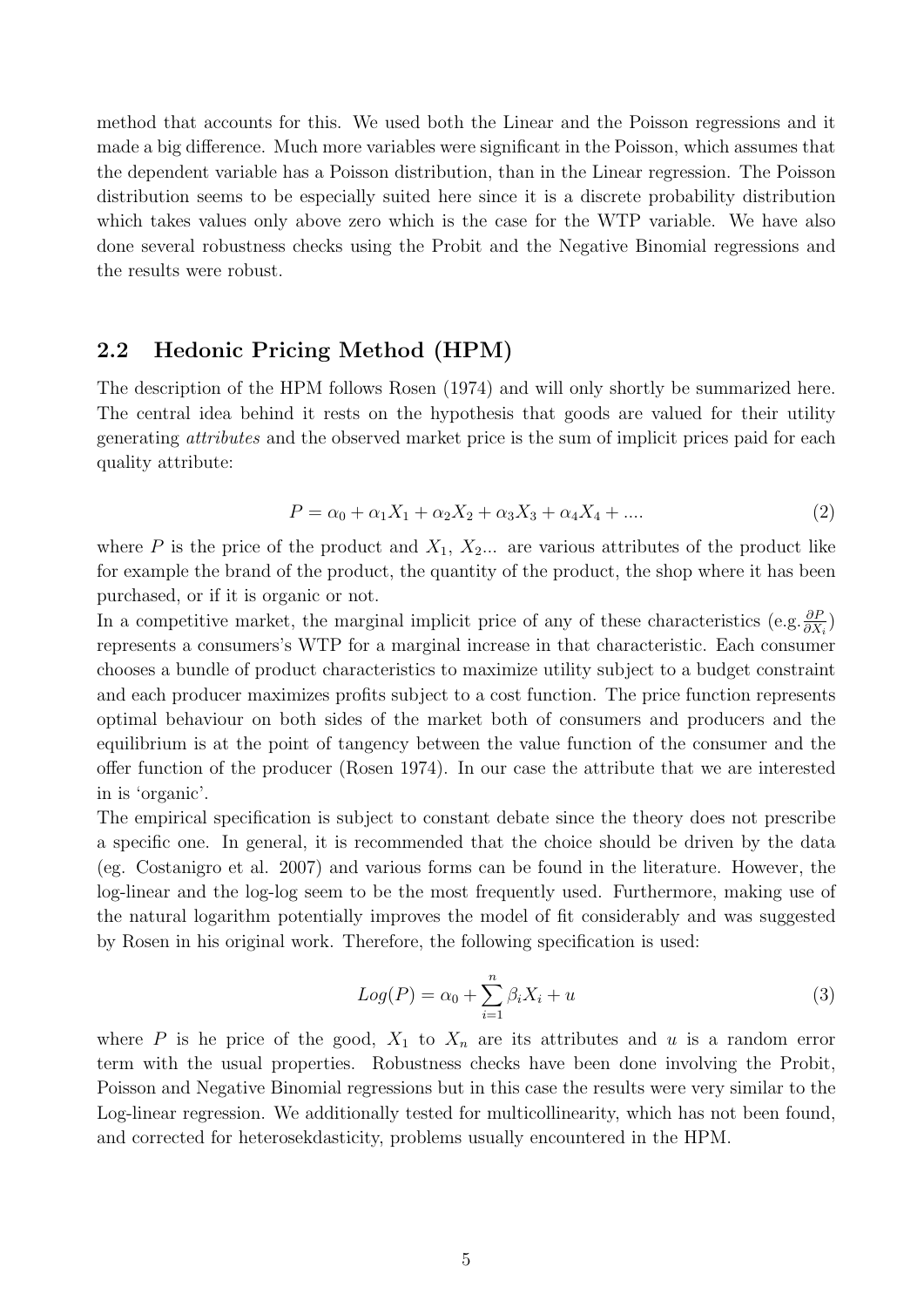#### 2.3 Convergent or External Validity Test

Given the ongoing debate in the literature about the validity of the results using stated preferences, we need to perform a validity test.<sup>5</sup> The convergent validity test compares CVM responses to behaviour in actual markets. Similarly, to Brookshire et al.(1982) and to Pommerehne (1988) a theoretical model is developed for the comparison of the survey responses to the price premium of organic products in the supermarket. Let  $F$  being a variable denoting food consumption and let  $Z$  denoting the organic attribute; let  $X$  be the consumption of a composite commodity excluding food and  $C$  being the price of this composite commodity; let  $P$  be the price of food (presumably higher prices will be paid for organic products, so  $P'(Z) > 0$ ; and let Y be the household income.

The consumer maximizes the following utility function:

$$
maxU(Z, F, X) \tag{4}
$$

subject to the following budget constraint:

$$
Y - CX - P(Z, F) = 0 \tag{5}
$$

with  $U(Z, F, X)$  the consumer utility, an increasing function of food consumption  $U_F > 0$  and an increasing function of consumption of the composite good  $U_X > 0$ . Therefore,  $U_{Z,F,X}$  is an increasing quasi-concave function of both food and the composite good.

Solving the first order conditions gives after some transformations:

$$
C(U_Z/U_X) = P'(Z) \tag{6}
$$

meaning that the marginal rate of substitution between organic food and the consumption good  $(U_Z/U_X)$ , valued at the cost C of the consumption good X is equal to the marginal costs for the organic good  $P'(Z)$ . From the second order conditions Brookshire et al. (1982) derive graphically an equilibrium condition that the willingness to pay for organic product should always be below actual premium paid for it:

$$
WTP \le \Delta P'(Z) \tag{7}
$$

The only condition being that the price gradient  $P(Z, F)$  must lie 'below' the relevant indifference curve (Brookshire et al. (1982) p. 167). The equivalent logic behind the graphical argument is that the answers from the surveys should provide information on the WTP for an organic product, holding constant the initial utility level of each individual. Equation (7) provides the theoretical background for a comparison of the CVM with the HPM and is a test for the convergent validity of both measures. However, it has to be remembered, that in most valuation studies that employ both revealed and stated preferences the WTP is larger than actual payments meaning that this condition is not fulfilled.

## 3 Data and Questionnaire Design

The first step in eliciting the WTP or the WTA with the help of a questionnaire is to set up a hypothetical scenario intended to give the respondent a very clear picture of the good

 $5$ See for example the debates in the *Journal of Economic Perspectives* from 1994 and 2012.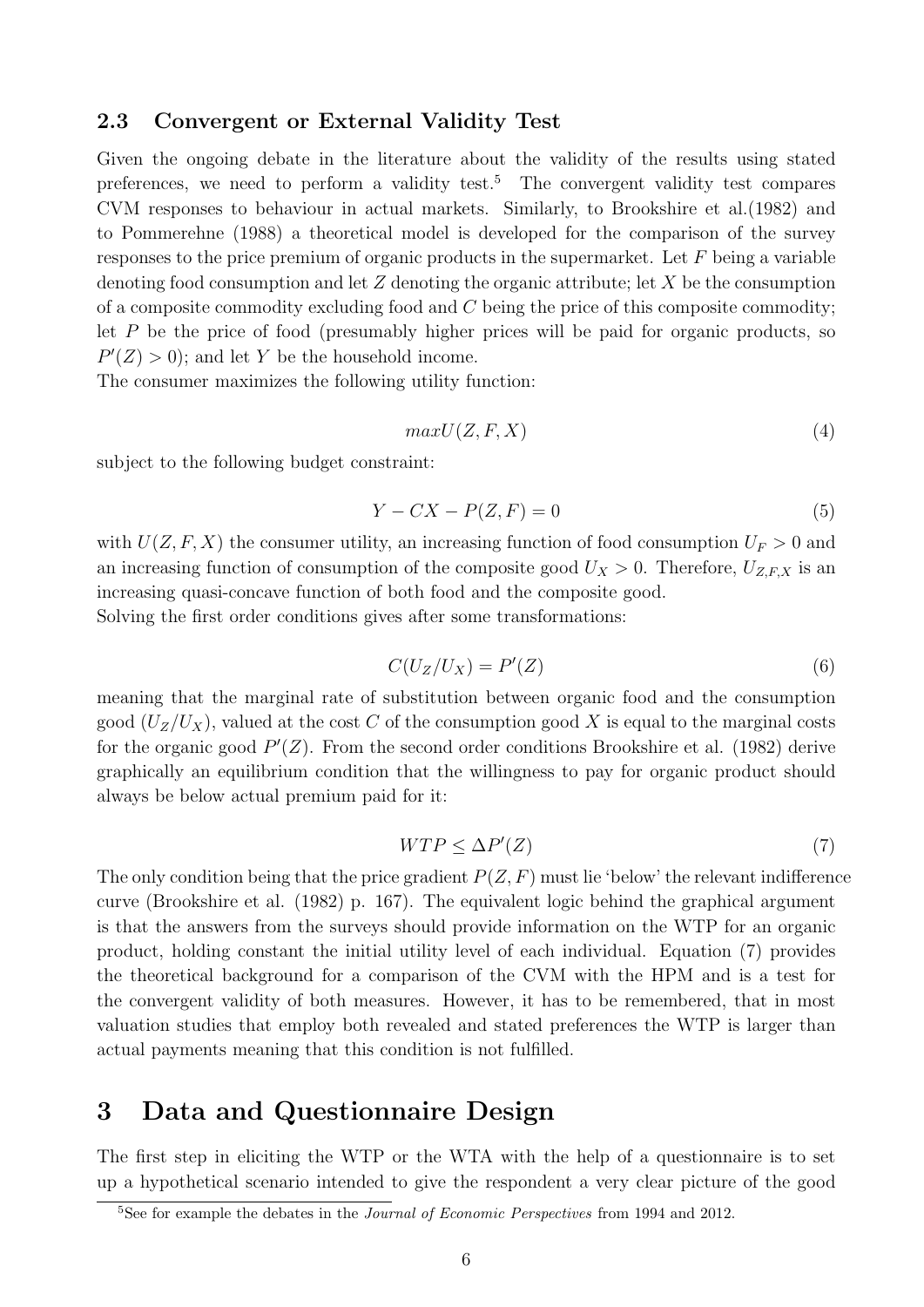being valued and the situation in which it shall be valued. We defined the organic products according to the definition given by the Soil Association in the UK and have constructed a hypothetical scenario in which the price for organic products has been decreased gradually up to the level of the average comparable conventional product.<sup>6</sup> The chosen payment and bid vehicle is hence, the price premium paid for the organic products calculated as the difference between the price of the specific organic product and the average price paid in the shop for a comparable conventional product. The chosen bid vehicle has a plausible connection with the organic good that is being valued following the best practice recommendations of NOAA. We followed the NOAA best practice recommendation also by performing face-to-face interviews which was neither cheap nor easy especially given the cold season but we do think that we got a better understanding of the reaction of people to organic by directly talking to them. After setting up a first version of the questionnaire it was discussed in a focus group designed to provide insights into the respondent's likely understanding of the goods or issue being investigated. The focus group consisted of 6 specialists at the University of Kent that usually consume organic products and have had experience with questionnaire design. The focus group provided valuable information in the framing and designing of the questionnaire survey. The next important step was to pretest the questionnaire in a *pilot study*. The pilot study was similar to the present study except that it referred to just one product namely coffee and the attribute analyzed was fair trade and not organic. The face validity of the questionnaire for the pilot was additionally assessed by a specialist at the University of Kent experienced in questionnaire design. The pilot study used more than 100 observations and was published as a master dissertation at the University of Kent (Benjamin, 2013).

The next and most important step was obtaining the responses and eliciting the WTP. We have performed the survey on two consecutive weekends before Christmas 2013, in front of three supermarkets in Canterbury: Marks & Spencer, Tesco and Waitrose. Even though we would have liked to have had a balanced sample between the three supermarkets, unfortunately only about 20 consumers at Tesco were willing to answer our questionnaire. We could not use the questionnaires from M&S because of missing data and therefore, the majority of our consumers come from Waitrose.<sup>7</sup> At Waitrose both managers and the consumers were much friendlier and much more willing to answer our questions. We have used as a reward for filling in questionnaires an organic chocolate bought in the shop. In the end we obtained 117 questionnaires from which 104 were used in the analysis after trimming. First, we asked the consumers if they want to pay a premium for organic products. If they answered 'yes' we started to elicit the size of the premium they wanted to pay. We constructed premium-intervals and increased them up to the point where consumers said 'no'. If the consumers answered from the beginning that they did not want to pay a premium we reduced gradually the premium up to the point where it was zero and the price of organic products was equal to the one of comparable conventional products. About 70% of the consumers stated that they were willing to pay an organic premium. However, from the ones that stated that they did not wanted to pay an organic premium, 5 did actually by organic products on the day that we had

<sup>&</sup>lt;sup>6</sup>See Appendix for the questionnaire.

<sup>7</sup>We had also interviewed around 100 consumers at Sainsbury's, another major supermarket in Canterbury/UK, however the questionnaires, sent via Royal Mail to the University got lost.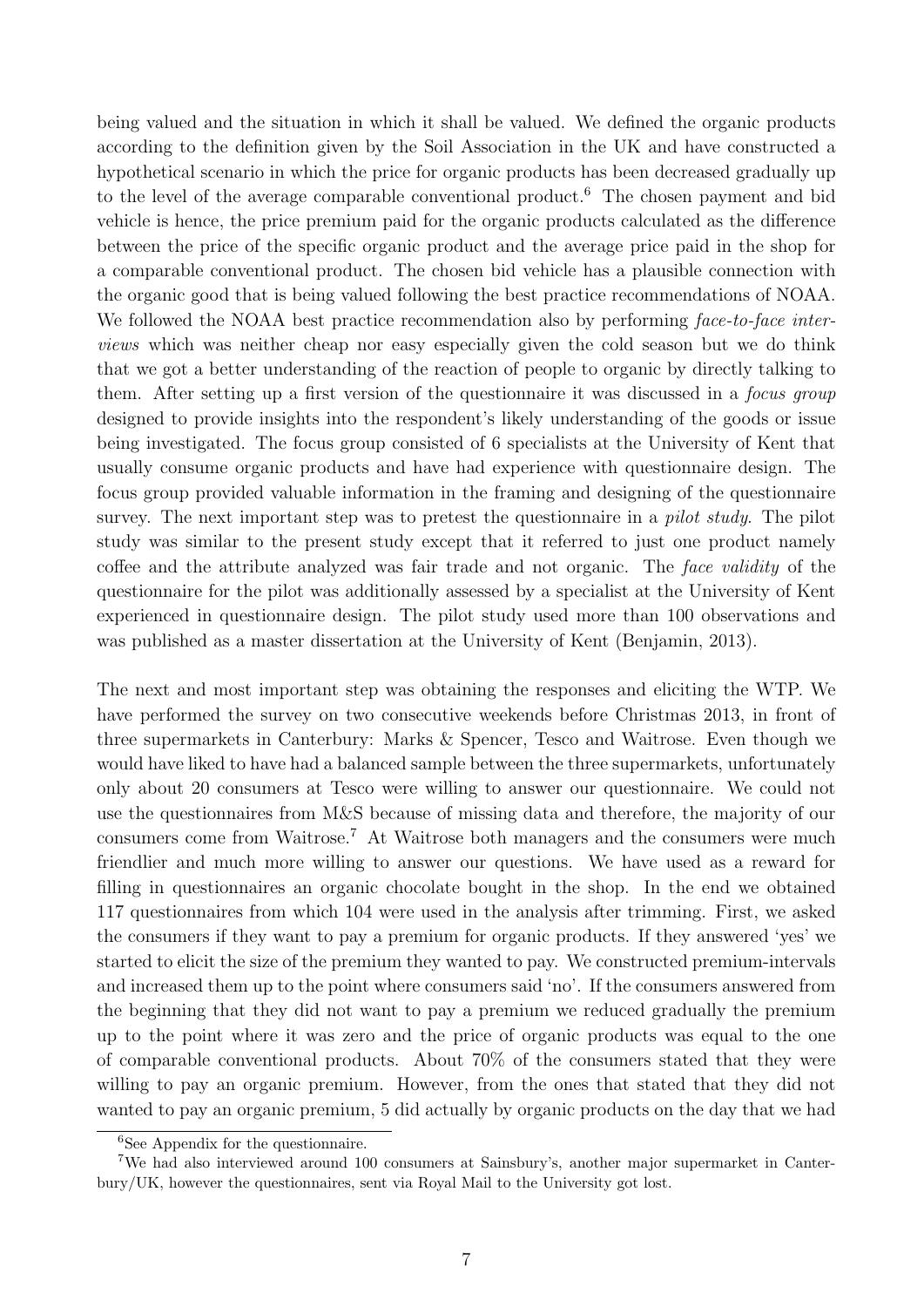interviewed them.<sup>8</sup> As results will reveal, even though  $70\%$  of the consumers sated that they want to pay an organic premium, only 40% actually bought organic products on the day we interviewed them. It could be that the organic premium is larger than what they are ready to pay, or, more probable that they didn't buy the desired organic products on that specific day.

The questionnaire consists of 4 major parts. The first and most demanding part was eliciting the revealed preferences. Consumers that agreed to participate in the survey had to show us their bags and/or trolleys with their purchases and every single food item that they bought was noted down together with the brand, quantity, price and organic attribute using their supermarket till receipts if necessary. Even though this was a tedious task we think that the effort was worth it because this is what makes the data set unique. In this way we have a very exact documentation of what consumers bought and paid and can compare it to what they claimed that they wanted to pay. Once all the questionnaires had been completed, further information relating to the characteristics of the product purchased by the respondent was obtained from the online grocery websites.

The second major part consisted of questions related to stated preferences and WTP for organic products. Additionally to the questions about the WTP we had a set of questions aimed at eliciting the stated elasticity of spending for organic products. We asked the consumers, if the price-premium for organic products would decrease by a specific percentage interval how much more would they spend per week for organic products. Then we gradually decreased this price-premium until it was zero and the price for organic products equaled the one of comparable conventional ones. More than half of the consumers stated that they would increase their spending for organic products by 30% and more if the price of organic products would equal the one of conventional products. The question arose why consumers would not buy only organic if the price would be equal to the conventional one. There are several potential answers for this, like the lack of availability, quicker perishability and aesthetic aspect of organic products, that will be discussed in the results section.

The third part of the questionnaire contained questions about personal attitudes towards organic products. In this section we tried to find out the reasons for buying or not buying organic products. For this we have consulted several previous studies on attitudes towards organic products and discussed with colleagues from the marketing department that seem to have analyzed these issues much more extensively before. The advantage of our data set is that we can analyze how the given reasons impact both on *stated* WTP and on *actual* consumption behaviour and compare the results.

The last part of the questionnaire aimed at eliciting socioeconomic information related to the consumers. Additionally, to the typical questions about gender, age, income and education, social status, children and household members that have been found to impact significantly on organic consumption, we also asked questions about the self assessed health and happiness of the consumers. We wanted to find out if organic consumption is related in any way with these

<sup>&</sup>lt;sup>8</sup>In the fair trade pilot study, frequently we have had the situation where the consumers bought fair trade coffee and actually did not know that it was fair trade. Another possibility is that consumers bought the organic product because no other comparable conventional product was available.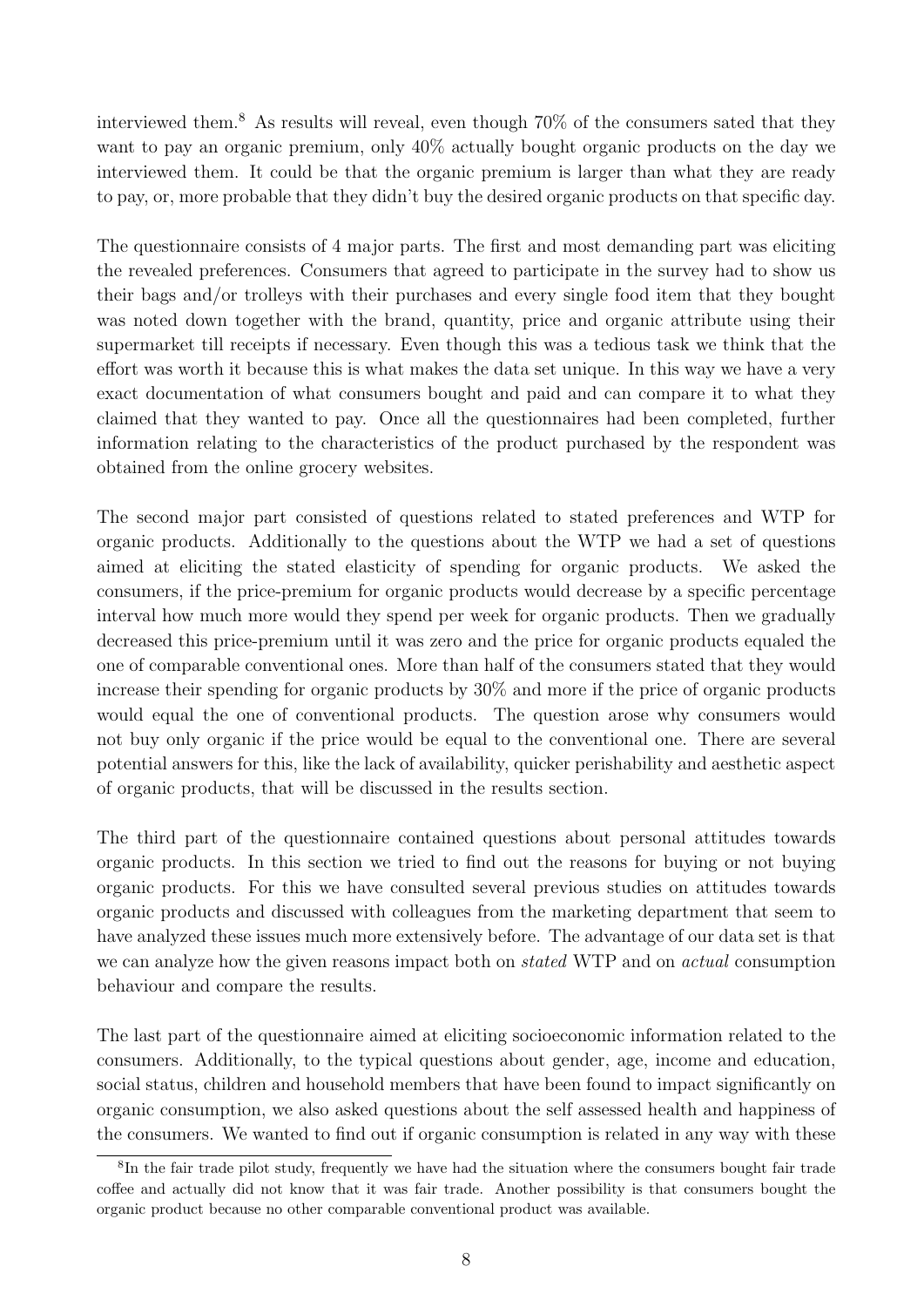two variables. We were also able to control for the (stated) weekly exercise of the consumer and the stated number of daily consumed fruits and vegetables as a measure for individual lifestyle effects. Of course that the analysis that we can perform on this front with the existing data is very preliminary but we obtained some interesting insights that may help future work.

## 4 Empirical Results

Descriptive statistics regarding consumers and the organic products they have purchased can be found in Table 1 and Table 2. Our typical consumer seems to be a married mature woman with college education living together with her partner in the household with an average net monthly income of 2049.51 British Pounds which is about the average income in the UK. She eats on average 2-3 fruits and vegetables per day, is exercising on average between 1/2 and 1 hour per week and considers herself to be quite healthy and happy. Typically, if there are any children they have left home. Even though we do not claim representativeness we can observe from comparison with the last column in Table 1 that the characteristics of the sample of respondents used in this study match up relatively well with that of the UK as a whole, except that the sample consists of a larger share of women than is present in the UK population and of only primary grocery shoppers as typically is the case in studies about food consumption (Brooks & Lusk 2010).

#### Include Table 1 abut here.

On average the consumers who bought organic products bought around 2 (at most 10) organic items. The most bought organic products were milk, bananas, carrots and apples. This confirms the results obtained in the literature according to which the most bought organic product also in the UK is produce (eg. Fearne 2008, Padel & Foster 2005). These products are also the least expensive organic products. Potatoes would be cheaper than apples, however, consumers do not seem to care about organic potatoes. They seem to care much more about organic carrots maybe because they eat it raw in salads or because they use it for baby food. However, these products are not the ones with the lowest premium. The premium for organic products can indeed be negative because organic products can get cheaper than conventional ones when there are special offers. Also, before expiry, the prices of organic products are reduced and they can become significantly cheaper than the conventional ones. However, our consumers do not seem to want to buy mainly these products with negative premium. Maybe because they do not realize that they are cheaper or maybe they do not care for products that are going to expire soon. Unfortunately, we could not determine the least bought organic products because we had too many products that have been bought only once. Nevertheless, we could determine the products with the highest premium and with the exception of the bananas they are meat products. Bananas might sound surprising given the fact that it is one of the most bought organic product but the premium is high not because organic bananas are expensive but because conventional bananas are among the cheapest soft fruits costing half as much as for example apples. Both chicken and beef (as categories) have premiums equal or larger than 100%. Table 3, tries to shed further light upon the spending of the consumers on different product categories. We can observe that the largest percentage of organic products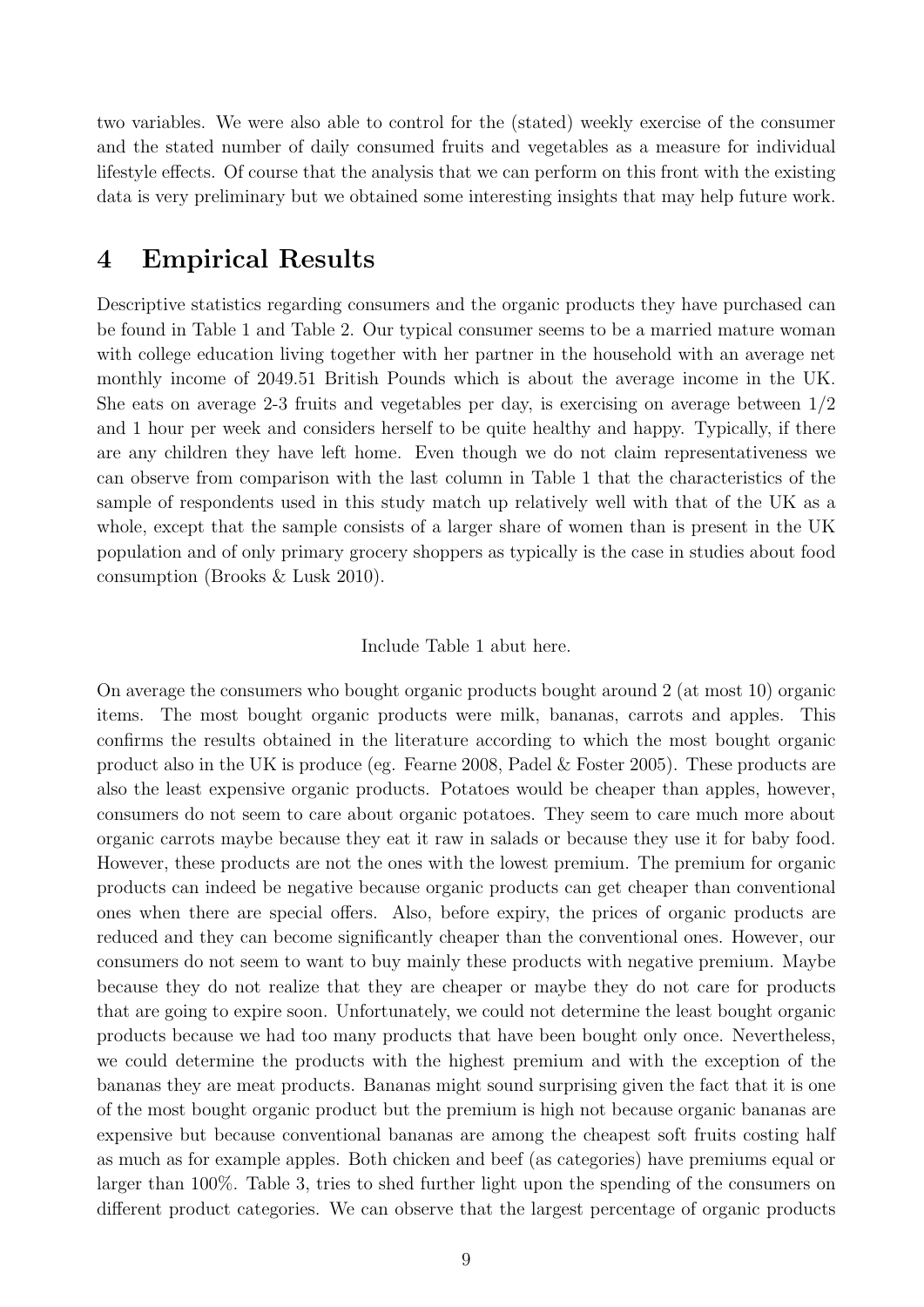bought per category is Milk/Dairy. The number of organic products as a percentage of total organic products is also highest for this category. The next category with the largest spending as a percentage of total spending is meat although the percentage of products is after cereals the lowest. This means that organic meat products are very expensive. Organic produce has a lower percentage of total spending per category but more than twice as much products bought. It can be of course, that produce is smaller and cheaper than meat. However, even though produce is also obtained individually, most consumers buy it per kg. Organic cereals are low in percentage of spending per category but there are also few products bought. Turning now back to Table 2, it can be observed that the most expensive organic products seem to be beef and chicken. Indeed, meat seems to be not only the most expensive organic product but also the least bought. On average consumers spend about 26% of their total spending on organic products. This is a number that surely can be increased.

Include Table 2 about here.

Include Table 3 about here.

Table 4, shows a first comparison between the average premium paid by the consumers as compared with their stated average WTP.

Include Table 4 about here.

As we can see, even though people state that they would be willing to pay on average a premium for organic products of about 13% in reality they pay on average just 9%. This implies a gap between the stated and revealed preferences of about 4% and this gap is statistically significant. The ratio between stated and revealed preferences is 1.42 comes close to 1.35 from Murphy at al. (2005). Therefore, we can indeed say that 'people do not put their money where their mouths are'.

However, if we look at the correlation between stated and revealed preferences we find that it is about 0.6 and highly significant. This means that in general people that say that they are willing to pay a higher premium for organic also pay a higher one. They may not pay as much as they state they would but the ones who say that they want to pay more, also pay more. Therefore, despite of a small significant gap between stated and revealed preferences, the behaviour of the consumers seems to be consistent.<sup>9</sup>

## 4.1 HPM Results and Convergent Validity Test

Table 5, presents the results of the hedonic price regression described in equation 2. The dependent variable is the price for the specific products and the explanatory variables contain various attributes of the product like the shop where the product had been bought (Tesco or Waitrose), the brand of the product (shop own brand or not), the organic attribute and the

<sup>9</sup>A similar result was obtained by Brooks & Lusk (2010) analyzing the stated and revealed preferences for cloned milk in the US. They found that even if the hypothesis of equal SP and RP parameters could be rejected the correlation between the two is positive and significant which shows that SP and RP choices are 'clearly related'.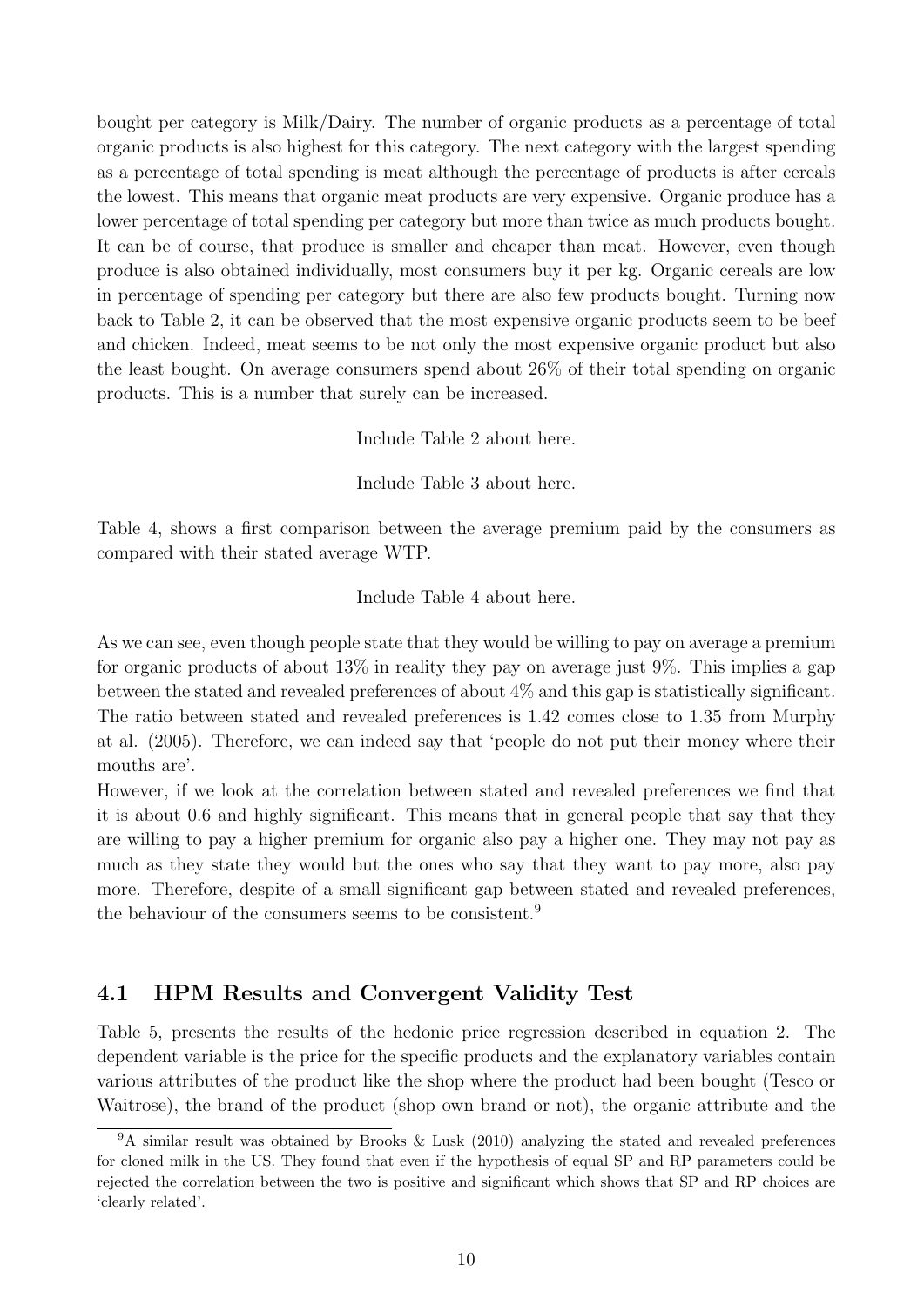quantity bought. Each of these attributes determine the price that the consumers pay for the specific products. For example, the consumers may be ready to pay a higher price, just to be able to shop the product in the same shop where they buy also the other products. Of course, the variable that we are most interested in, is the organic dummy called 'Organic'.

Include Table 5 about here.

It can be observed that when we control for specific product attributes the organic coefficient is positive and significant and it takes values identical or slightly larger than the average WTP of 13%. This means that we pass the convergent validity test condition (7) namely, that the WTP has to be lower or equal to the hedonic pricing gradient. Our stated WTP was on average 13.08 and the hedonic price gradient takes values between 13% and 14%. This means that - according to the test developed by Brookshire et al. (1985) - 'the empirical results provide evidence towards the validity of the survey methods'.

From the same table we can observe that it is cheaper to buy at Tesco's as opposed to the more luxury supermarket chain Waitrose and indeed, buying the shop own brand is cheaper. Since the price cannot be negative we have tried also two other specifications that take only positive values, namely the Poisson and the Negative Binomial regression. The results were robust.<sup>10</sup>

## 4.2 CVM Results - Explaining the WTP

As mentioned in section 2.1.4 after estimating the average willingness to pay in a second step this is usually explained with the help of various consumer specific characteristics. Additionally, to the classical sociodemographic characteristics like gender, marital status, income, age, education, number of children and household members, we were able to consider also a set of life style related variables like the number of fruits and vegetables, exercise, health and happiness. Results are presented in Table 6.

Include Table 6 around here.

Since the WTP is not only truncated at zero but also discrete we have tried various specifications additional to OLS. The best results have been obtained with the Poisson regression which assumes the response variable  $Y$  has a Poisson distribution. Additionally, the Negative Binomial and the Tobit regression have been employed. Both of them yielded similar results to the Poisson but the Poisson results were the best. This is why they are presented together with the OLS results for comparison. As opposed to the hedonic price regression much more variables were significant using the Poisson regression than using OLS.

The WTP seems to rise with the average premium paid confirming that people that are willing to pay a higher price (premium) also pay one. The WTP for organic is positively and significantly correlated with the quantity of organic bought which seems quite intuitive. However, the larger the total quantity of food bought, the lower the WTP for organic. The coefficient of total quantity bought is negative and highly significant. The more people buy, the less they seem to be willing to pay an organic premium, maybe because it gets more expensive in total. As opposed to other organic studies, which found that women behaved differently

 $10$ Multicollinearity was not present and we corrected for heteroscedasticity using robust standard errors.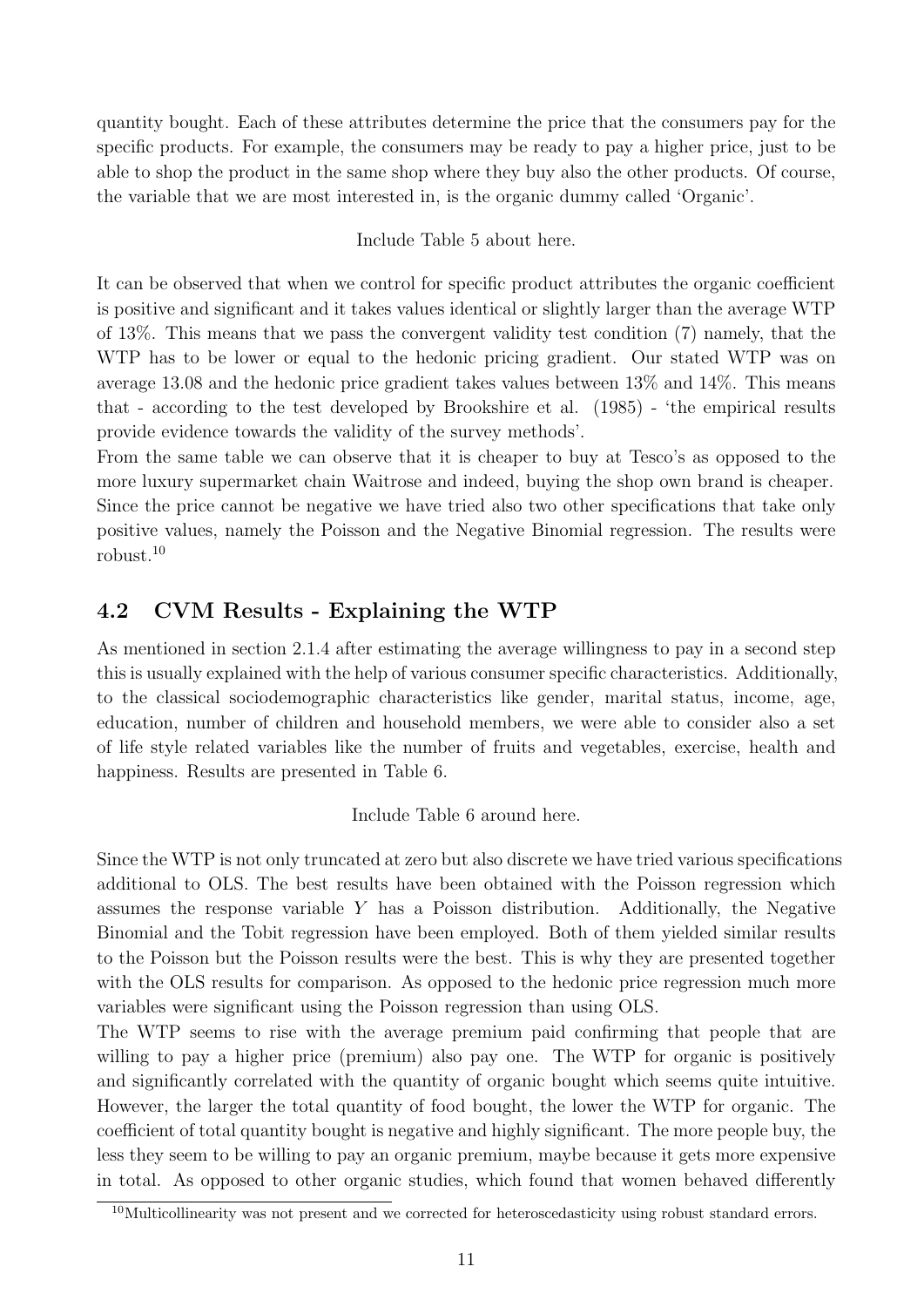to men with respect to organic consumption and even sometimes run separate regressions for women and men, we did not find that gender has a significant impact on the WTP. Age has surprisingly a significantly negative impact on the WTP for organic products. Usually, older people are more willing and have more means to pay for organic products. Given the result for age, the result for education is not surprising. If there are younger people who state that they are willing to pay a premium it may be that they haven't reached their highest level of education yet. The number of children impacts significantly negative on the WTP for organic products which is surprising since usually people want their children to have a healthy diet and this much more than for themselves. However, at the same time, people with many children may lack the means to buy organic products. Tiffin & Arnoult (2010), found for example that 'the presence of children in a household has a negative impact on dietary quality', which seems to be reflected also in our results. People with higher income state that they are willing to pay a higher premium for organic food and both health and happiness have a positive impact on the stated WTP. People that are feeling more healthy and happy seem also to have a higher WTP for organic products. But will they also buy more organic products?

The beauty of the present data set, is that we now can analyze how the observed socioeconomic characteristics impact on actual organic spending. We sum up the total spending for organic products of each consumer and analyze how the variables analyzed before impact on revealed organic spending. Results are presented in Table 7. In the interest of brevity only the results from the Poisson regression will be reported.

#### Include Table 7 about here.

The results show that even though the average premium and the organic quantity bought still correlate significantly positive with organic spending as should be, the total quantity spent does not correlate significantly with organic spending anymore. In reality, people who buy larger quantities do not seem to spend significantly less on organic. Age is now positively correlated with organic spending as expected. Even if rather younger people are more enthusiastic about organic food and have a higher WTP, it seems that rather older people buy it. However, it seems that not highly educated people with large incomes are the ones that spend more on organic products but rather consumers from the lower income class and education level. The number of children does not impact significantly on organic spending, nor do health or happiness. However, the stated number of fruits and vegetables consumed per day, does correlate positively with the spending on organic products. Probably, at least part of the fruits and vegetables consumed are organic.

## 4.3 Reasons for buying or not buying organic products

Part three of the questionnaire dealt with personal attitudes towards organic products. In this part people were asked their reasons for buying or not buying organic. The 'catalogue of reasons' was constructed based upon an extensive literature review and discussions with experts from the marketing department. In terms of question type and structure, the questionnaire comprised Likert-scales types of questions with 5 options ranging from 'Strongly Disagree' to 'Strongly Agree', for the reasons for/pro buying organic and from 'Not a problem at all' to 'A major obstacle to purchasing organic products', for the reasons against/contra buying organic.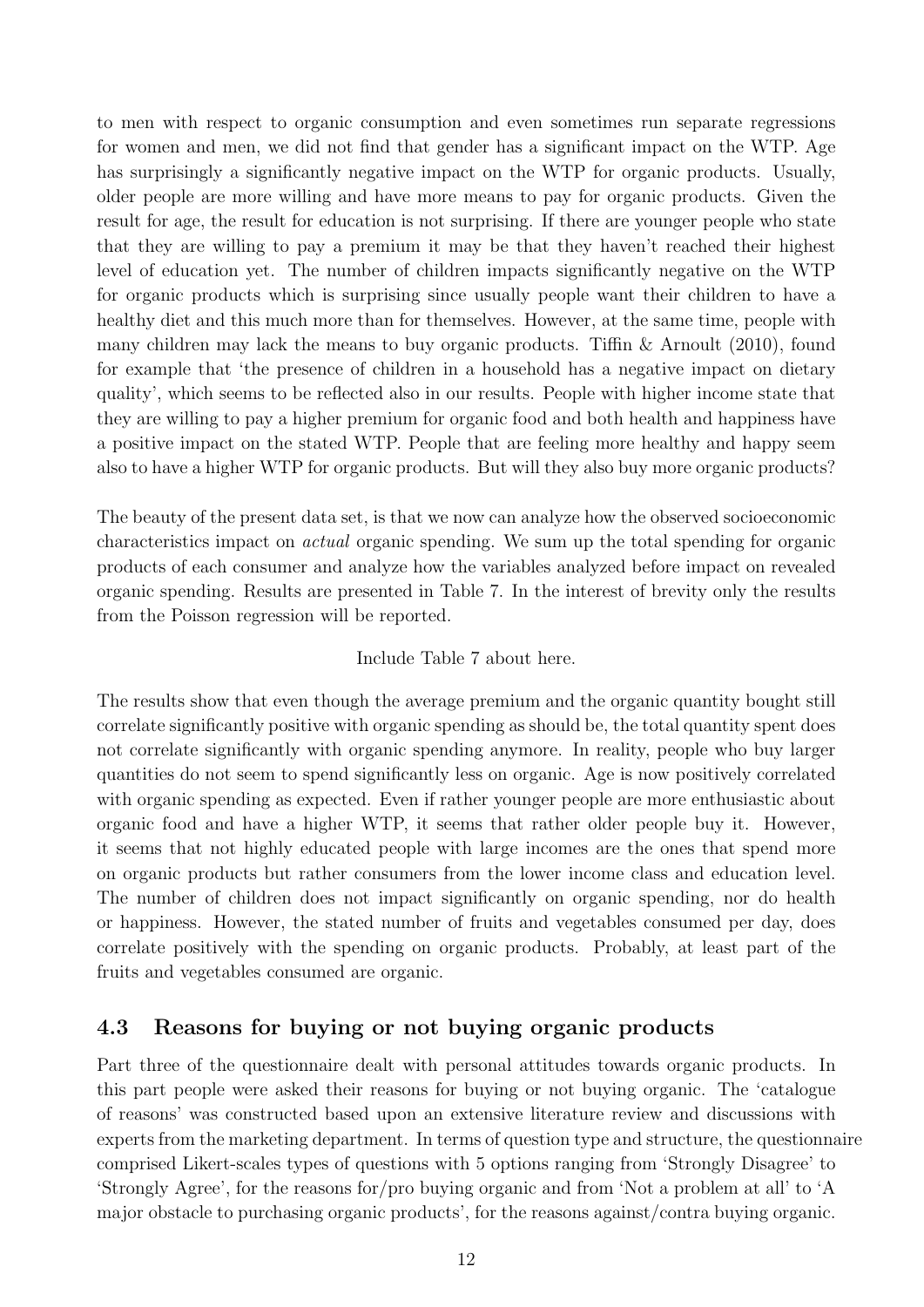The reasons pro buying organic contained both the typical use-value reasons like health, better taste, freshness, safety and the typical non-use value reasons like environment, animal welfare and support of local production. We introduced also a reason about 'habit formation' in the form 'I have bought organic previously and was satisfied with it' because we believe that habit is a main driver for consumption behaviour. The reasons against buying organic are also 'the usual suspects' found in the literature namely, high price, limited range available, perishability (variable 'Con Last'), poor esthetic appearance (variable 'ConLooks'), difficult to identify as organic (variable 'Con Difficult to know'), difficult to find on the shelf (variable 'Con Difficult to find'), poor advertising and other. We introduced also here a question about habit but this time formulated against organic as, 'I have always bought conventional products and it is hard to change the habit of doing this'. Even though much more pro and contra reasons could be envisaged we have deleted them partly in order to make the questionnaire operable. The results are presented in Figure 3 and 4.

#### Include Figure 3 about here.

As we can see from Figure 3 consumers state that their main reasons for buying organic are non-use reasons like environment and animal welfare. Habit formation seems also to play a major role. Only in third place comes a use-value reason like health. Support of local production takes the next place and only then follow the other 'classical' use-value reasons like better taste, safety and freshness. According to their stated reasons non-use values seem to be the driving force for buying organic. But are these the 'true' reasons?

However, let's analyze the stated reasons against buying organic first. Figure 4 indicates that the price is the largest barrier against buying organic products. The variable 'ConPrice' has both the largest average value and the largest modal value. The next largest impediment against buying organic is stated to be the lack of availability. Indeed, in most supermarkets one finds a multitude of varieties for each product while the organic products come mainly in one or two variants if at all. Therefore, this may be considered a legitimate reason against buying organic even if the price of organic products should be equal to the one of conventional ones. As a next barrier against buying organic products, 'poor advertising' is stated. Indeed both in the public media and in the shops, organic products are poorly advertised if at all. Probably, because advertising is expensive and often small organic producers cannot afford it. Nevertheless, consumers feel that organic products should be better advertised. Another reason found to be important against buying organic products is the perishability (variable 'ConLast'). This is understandable. Consumers do not like to have in their refrigerator products that expire soon. However, if the products shall be perservative-free, they will have a sooner expiry date. But even if the consumer would understand that the advantages of buying organic products outweigh their disadvantages it is still not clear that they would buy them due to the higher price. The next stated reason against buying organic is the organic label and the mistrust in it. Consumers feel that it is difficult to recognize organic products and to trust the organic label. Maybe a larger, better visible label or more advertising for the organic labels would be helpful. Or maybe a separate shelf for organic products, as often can be found in other European countries, may help. Surprisingly, consumers do not recognize their habit for buying specific conventional products as a main barrier against buying organic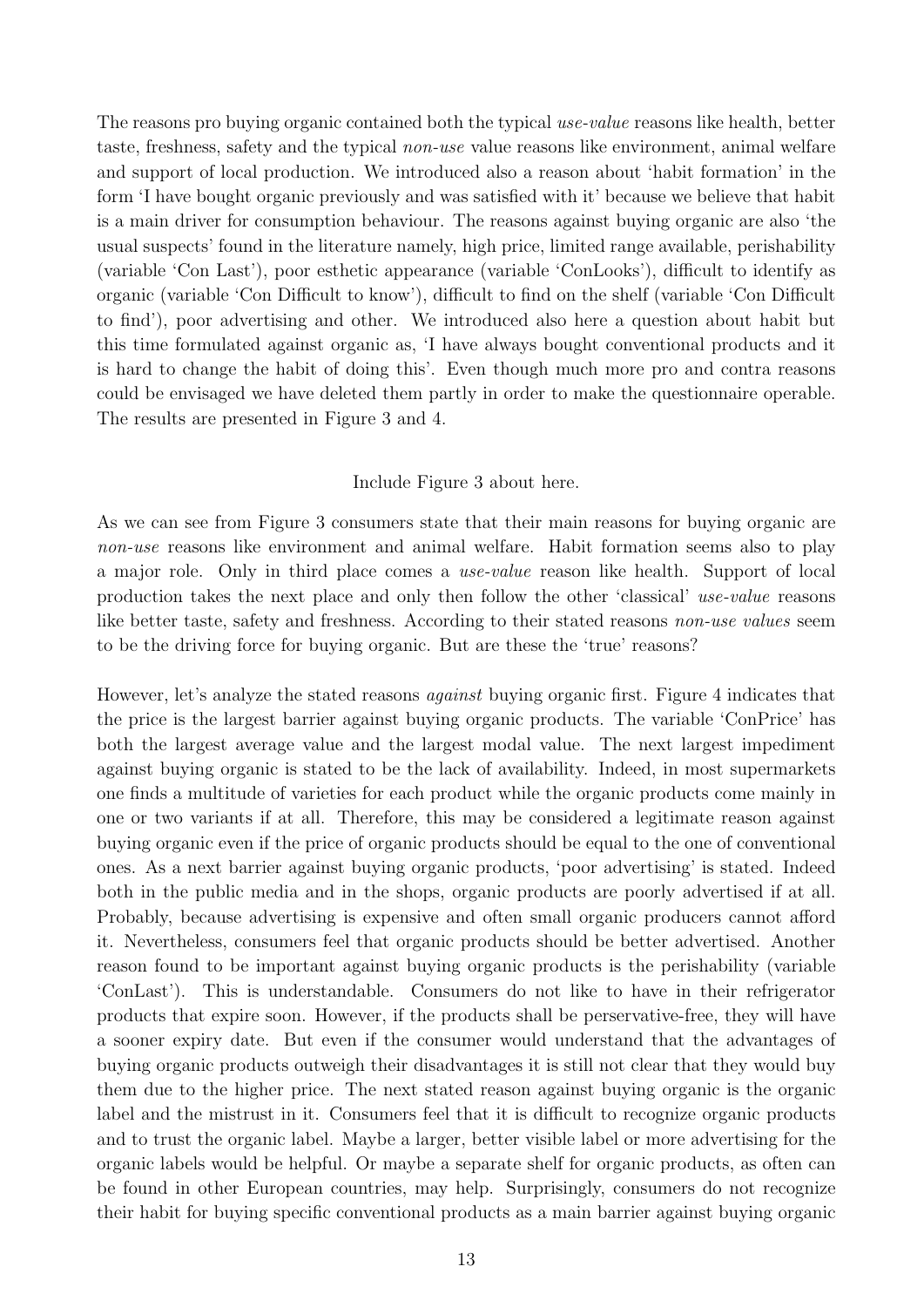as they do not consider that organic products look poorer than their conventional counterparts.

Include Figure 4 about here.

In a next step we can use again the advantages of the present data set in order to combine stated with revealed preferences and analyze how the mentioned reasons pro and cons buying organic impact on actual organic consumption. The results are presented in Table 8. Since the dependent variable - organic spending - is continues but truncated at zero, we present directly the results of the Poisson regressions which are the best. Table 8 shows that from the reasons for buying organic the only one that impacts positively and significantly on organic spending are 'Health' and 'Taste', with 'Health' being stronger significant than 'Taste'. 'Environment' and 'Animal Welfare' do not seem to have a significant impact on organic spending. It seems therefore, that even if consumers claim that they buy organic products because of their nonuse values, the true reasons for buying them are purely use-values like better health and better taste. Similar to the results obtained in the literature, we found that even if people acting as good citizens state that they are concerned with the environment and animal welfare, and this is why they buy products that ensure these two, when they behave as consumers and are in front of the shelf they decide to buy a product for purely 'egoistic reasons' like better health and better taste (Millock et al. 2005).<sup>11</sup> However, when we turn now to the reasons against buying organic and how they impact on actual organic spending, we can observe that the same reasons stated as citizens apply also as consumers. The price was the main stated reason against buying organic and it is also impacting negatively and significantly on organic spending. Another reason that impacts significantly negative on organic spending is, as in the case of stated preferences, the low availability or limited range of organic products. The next significantly negative impact on organic consumption is the poor advertising of organic products followed by their high perishability. Therefore, in the case of reasons against buying organic consumers seem to agree both as citizens and as consumers that the price together with the limited range, followed by a poor advertising and a high perishability are the main barriers. Their behaviour with respect to the reasons against buying organic products seems to be much more consistent. Therefore, these reasons seem to deserve special political attention. We believe that if organic products were cheaper, the demand for them may increase significantly without needing necessarily much advertising and the supply may regulate itself leading to a larger variation in organic products and a better logistic through the supermarket chains. The issue of perishability remains, however, if the premium is zero we believe that consumers may counterbalance this negative aspect with the positive ones of better health and better taste.

#### Include Table 8 about here.

<sup>&</sup>lt;sup>11</sup>A disclaimer has to be made here for vegetarians or people eating low quantities of meat. They may value organic products for their animal welfare attribute, nevertheless, this may not be reflected in their organic spending. Ideally, we would run the regressions per product category. It may well be that the reasons for buying or not buying organic products differ strongly with the product category. Unfortunately, we have too few observations for some product categories.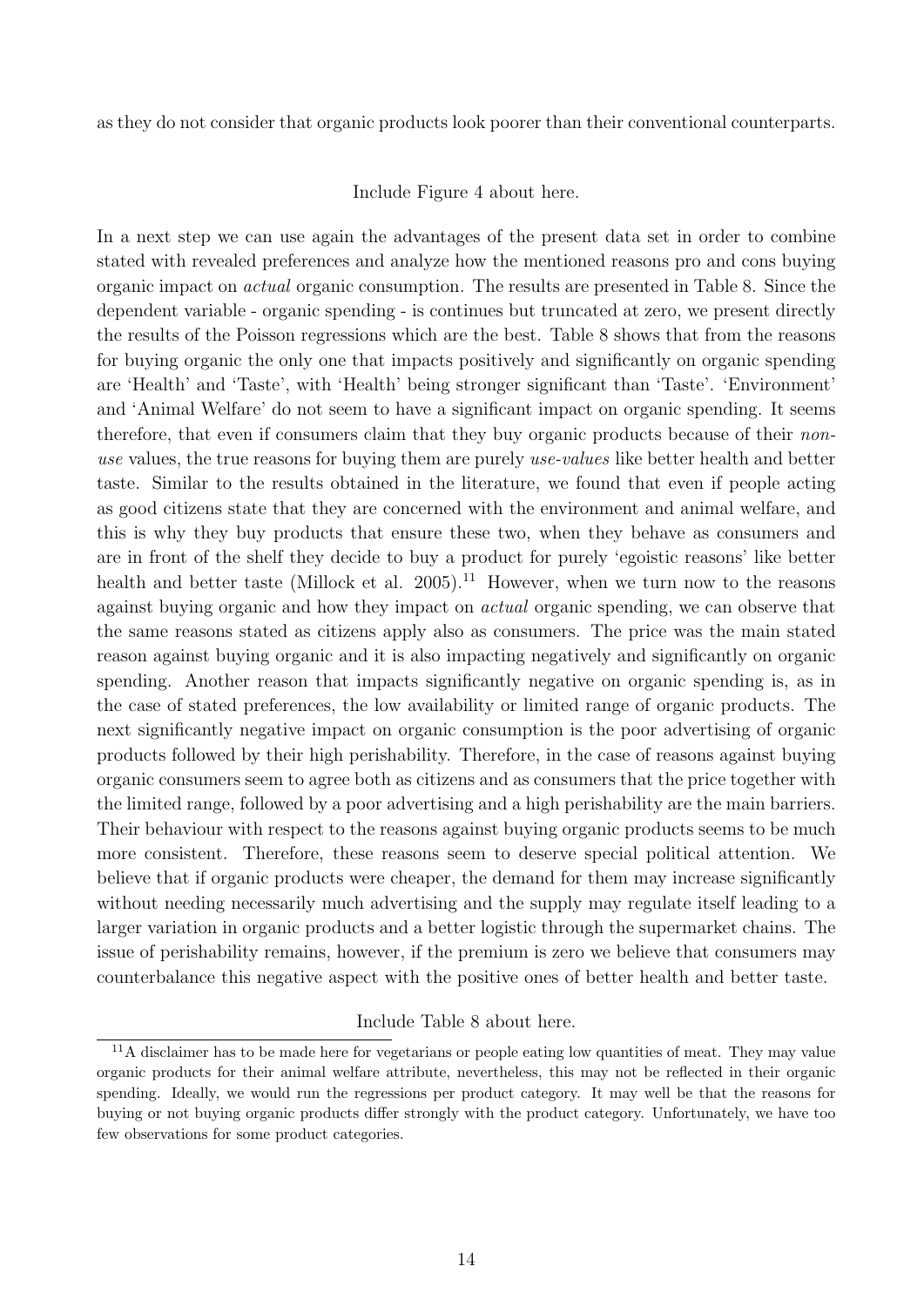#### 4.4 Elasticity Results

The 'stated' elasticity was determined via the questionnaire by asking consumers the following question(s): 'If the price of organic products decreased by  $10\%$  (10-20\%, 20-30\%), $> 30\%$ ) how much more would you spend on organic products per week? The options were also given in percentages and therefore, we could easily calculate the elasticity of organic spending for each consumer as the ratio between the two. Then we calculated the average per consumer and for all consumers and obtained an average absolute value of 1.34 meaning that the demand for organic products is elastic and that a decrease in price by 10% would lead to an increase in weekly spending for organic products of 13.4%. Therefore, if the price of organic products would decrease, the demand would increase by more than the price decreases and total sales revenues for the supermarket would increase. This does't mean of course that profits from organic products need to increase as well because the costs might exceed the revenues but it means that a price reduction for the consumer would lead to a disproportionate increase in consumption. If this price reduction could be at least partly financed through a prorata consumption subsidy as suggested by Harvey & Hubbard (2013) for products involving higher animal welfare, then the supermarkets could even gain from the price reduction. Other potential advantages and disadvantages of such a consumption subsidy will be discussed later.

We also asked a question of the type: 'How much more would you expect to spend per week for organic products if the prices of the organic products were the same as the one of similar conventional products?' to which 50% of the consumers answered 30% or more which was the highest category. On average consumers stated that they would spend  $22.9\%$  more for organic products per week if the price would decrease to the one of conventional products.

We have also tried to estimate the *actual* price elasticity of demand using the actual prices and actual quantities for the organic products purchased. We tried first to estimate a double-log demand function of the following form (following Frisch, 1959):

$$
ln q_i = ln \alpha + \beta_1 ln X_i + \beta_2 ln p_i + \mu_1 = \alpha_0 + \beta_1 ln X_i + \beta_2 ln p_i + \mu_1
$$
\n(8)

where  $lnq_i$  is the quantity purchased in gram,  $lnX$  is the log of the household consumption expenditure (as a proxy for income), lnp is the log of the price of the good and  $\mu$  is an error term. The estimated coefficients  $\beta_1$  and  $\beta_2$  are the partial expenditure and price elasticities of demand, respectively. We have estimated equation (8) using various socioeconomic controls in order to calculate the price elasticity of demand at the average point. We did obtain a value of -1.89 which is close to the 'stated elasticity' but results have to be interpreted with care. First, the 'stated elasticity' is a price elasticity of spending while the 'revealed elasticity' is a price elasticity of demand. Secondly, the Double-Log estimation of demand gives only a very rough indication of the marginal effect of a price change on the quantity consumed. Due to this and other shortcomings, we additionally estimated an Almost Ideal Demand System (AIDS) a la Deaton & Muellbauer (1980) which has become common practice for such estimations. In the AIDS model, the demand equations for  $n$  goods can be expressed as a system of expenditure shares equations: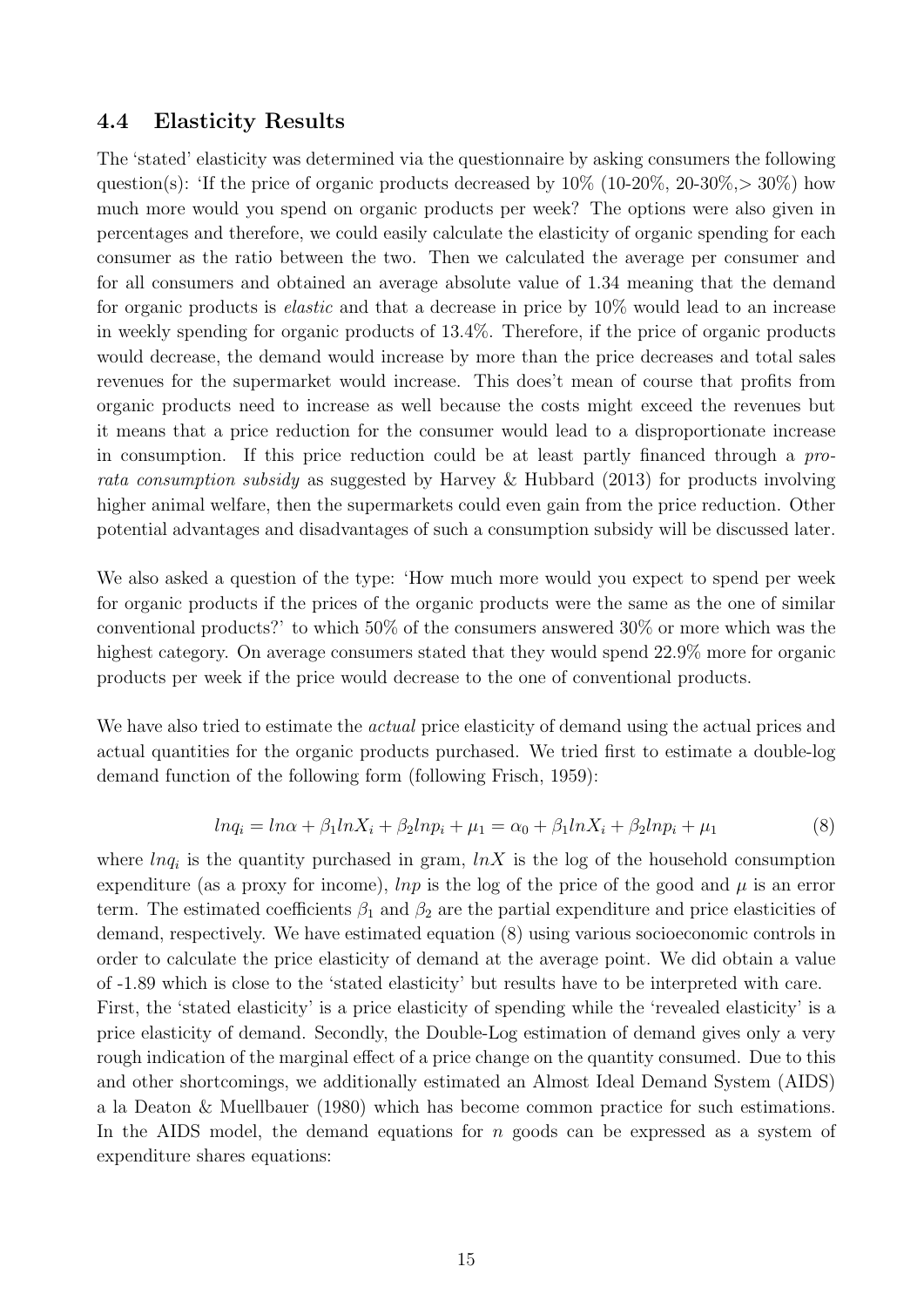$$
w_i = \alpha_i + \beta_i \log(Y/P) + \sum_j \gamma_{ij} \log P_j + \eta_i \tag{9}
$$

where  $i, j = 1, 2, \ldots n$ ,  $w_i$  is the expenditure share of good i,  $P_j$  is the price of good j, Y is total expenditure, and P is an aggregate price index of the form:

$$
logP = \sum_{j} w_j logP_j.
$$
\n(10)

The slope coefficients of the model  $\beta_i$  and  $\gamma_{ij}$  are the expenditure and price effects on demand for the n goods. Consumer theory requires the demand system to satisfy the restrictions of homogeneity, adding up, symmetry and negativity. These restrictions can be easily imposed on the AIDS model. Homogeneity is satisfied when  $\sum_j \gamma_{ij} = 0$ , symmetry when  $\gamma_{ij} = \gamma_{ji}$  and given the two, the adding condition requires only that  $\sum_i \alpha_i = 1$  and  $\sum_j \beta_i = 0$ . The negativity conditions in AIDS cannot be imposed by simple parametric restrictions; but they are likely to be satisfied automatically by any data set generated by utility maximizing behaviour. We have aggregated our data in four food categories: milk/dairy, produce, meat and cereals (for organic and conventional) and ran the 'quaids' command in Stata as suggested by Poi (2012). The elasticities were sensitive to the choice of the  $\alpha_i$  parameter but as suggested by Poi (2012) and others we have tried different values slightly less than the lowest value of total expenditures and obtained similar results. The average expenditure elasticities for organic products were above one with the highest expenditure elasticity for organic meat while for conventional products the average elasticity was below one with the highest elasticity for conventional produce. This may suggest that when prices of organic products increase, consumers may switch to conventional products while when the prices of conventional products decrease they have no other products to substitute with and therefore, their reaction is less elastic (except for produce that they may decide to buy less).<sup>12</sup> However, since the data is hugely noisy and we have a relatively small sample it is hard to draw strong conclusions. Future work, involving a higher number of observation may allow for stronger results. Thirdly, we do not have a variation in the prices of the same good. We just have data from two days and therefore, even if the price of the same good may have varied during this period due to special offers or reductions due to expiry date, the expected price variations were only minimal. Other shortcomings could be mentioned here, however the present data set has also its advantages among which the fact that we do not use *implicit* prices derived from expenditures divided by quantities but *actual* market prices, has to be emphasized here. The results point in the direction that the 'stated' and the 'revealed' elasticities for organic products are similar and both above one in absolute value suggesting an elastic response to a price reduction of the demand/spending of organic products and a potential strong effect of price policies.

 $12$ The same pattern was obtained when using weighted average prices. The weights were calculated based on the mean prices per category in the shop and not the average prices paid by the consumer since, especially for organic products consumers might have chosen the cheapest organic products.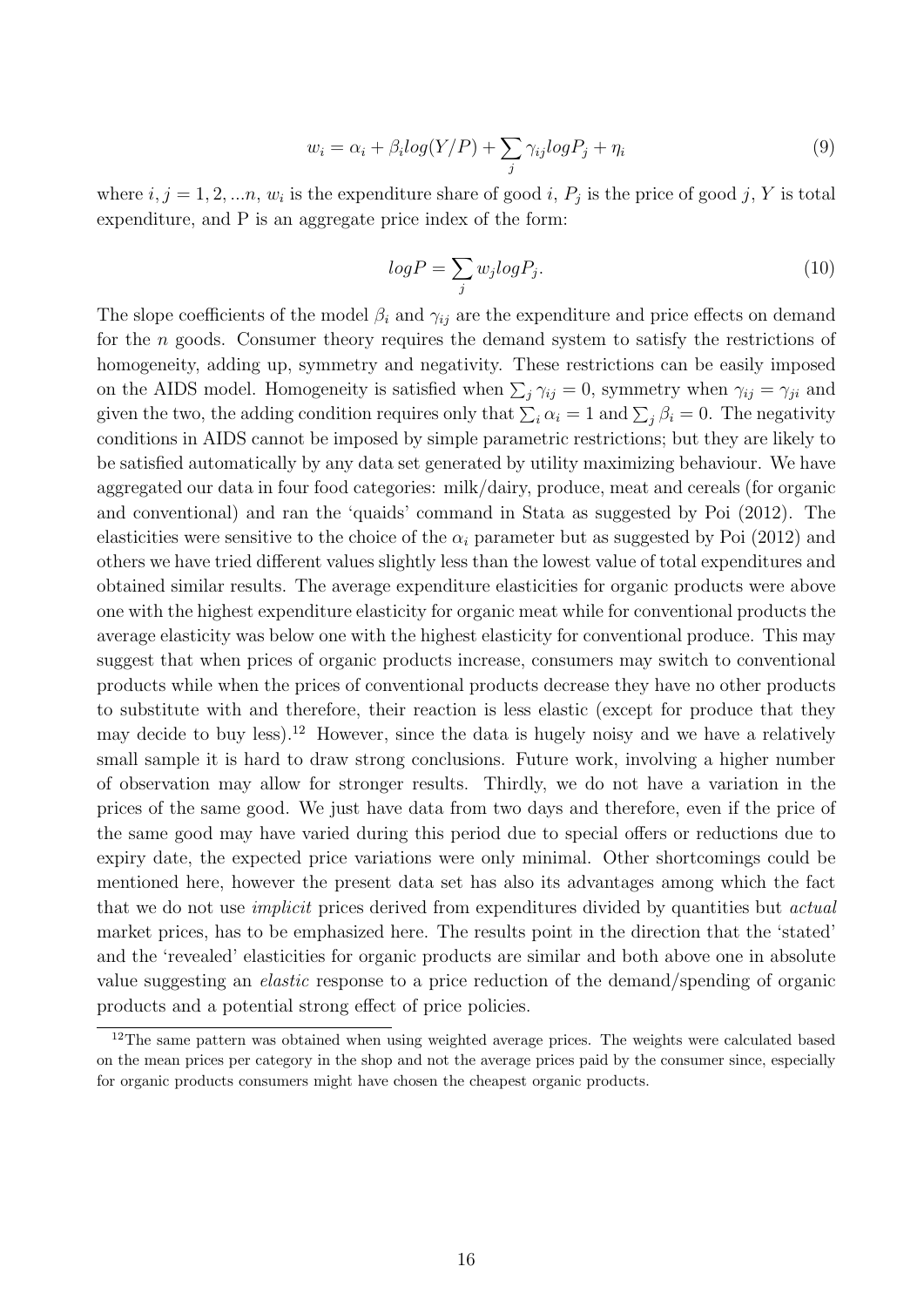## 5 Discussion, Policy Implications and Future Perspective

We can conclude that even though people *state* that they are willing to pay a premium for organic products of 13% on average, in reality they reveal to pay just 9% and the gap of about 4% between stated and revealed preferences is statistically significant. However, the correlation between stated and revealed preferences is positive and significant meaning that people who state that they are willing to pay a higher premium actually also pay a higher premium for organic food. Moreover, the convergent validity test is passed meaning that sated and revealed preferences are consistent and that the empirical results provide evidence towards the validity of the survey methods.

One of the main reasons for not buying organic products has been found to be the price. Especially, the price for organic meat seems to be too high for the consumers since only about 3% of the meat products bought are organic and the premium for organic meat is among the highest. This, correlated with a price elasticity of spending larger than one in absolute value suggests that a decrease in the price for organic products could lead to an increase in organic sales revenues. Fifty percent of the consumers stated that they would spend 30% and more on organic products if their price would be equal to the one of conventional products. At the same time consumer seem to agree that more advertising and a larger variety of organic products would help.

One potential implication of the present study is that together with or instead of subsidies for producers, a more effective policy may be to subsidize the consumption (as suggested by Harvey & Hubbard 2013 for products involving higher animal welfare). Our paper seems to suggest the efficacy of such a subsidy based on the following reasons: a significant behavioural gap between stated and revealed preferences for organic products and an elasticity above one. Consumers would react elastic to a price reduction and the consumption of organic products would increase disproportionately. The advantages of such a subsidy would be that it would encourage retailers to seek suppliers as they would only receive the subsidy if they would ensure their suppliers continued to supply them and to improve supply logistics. The consumption subsidy would be easy to implement to any organic label that complies with the established standards and would therefore, be competitive because it would apply to any organic product independently of its origin. But maybe the most important advantage would be that it would allow people to buy organic independently of their income and would therefore not be discriminating against the less well off. The biggest drawbacks being however, that it crowds out what some consumers might have spend anyway on organic and that it might create unfair competition to other products with similar positive attributes like 'Freedom Foods', 'Free Range' or 'Fair Trade'. Harvey & Hubbard (2013) suggest therefore, that if the consumption subsidy would be only time limited the advantages would outweigh the disadvantages.

Future work might consider 'choice modeling' potentially with consequential purchasing as a superior but also more challenging econometric approach and/or the relatively newly developed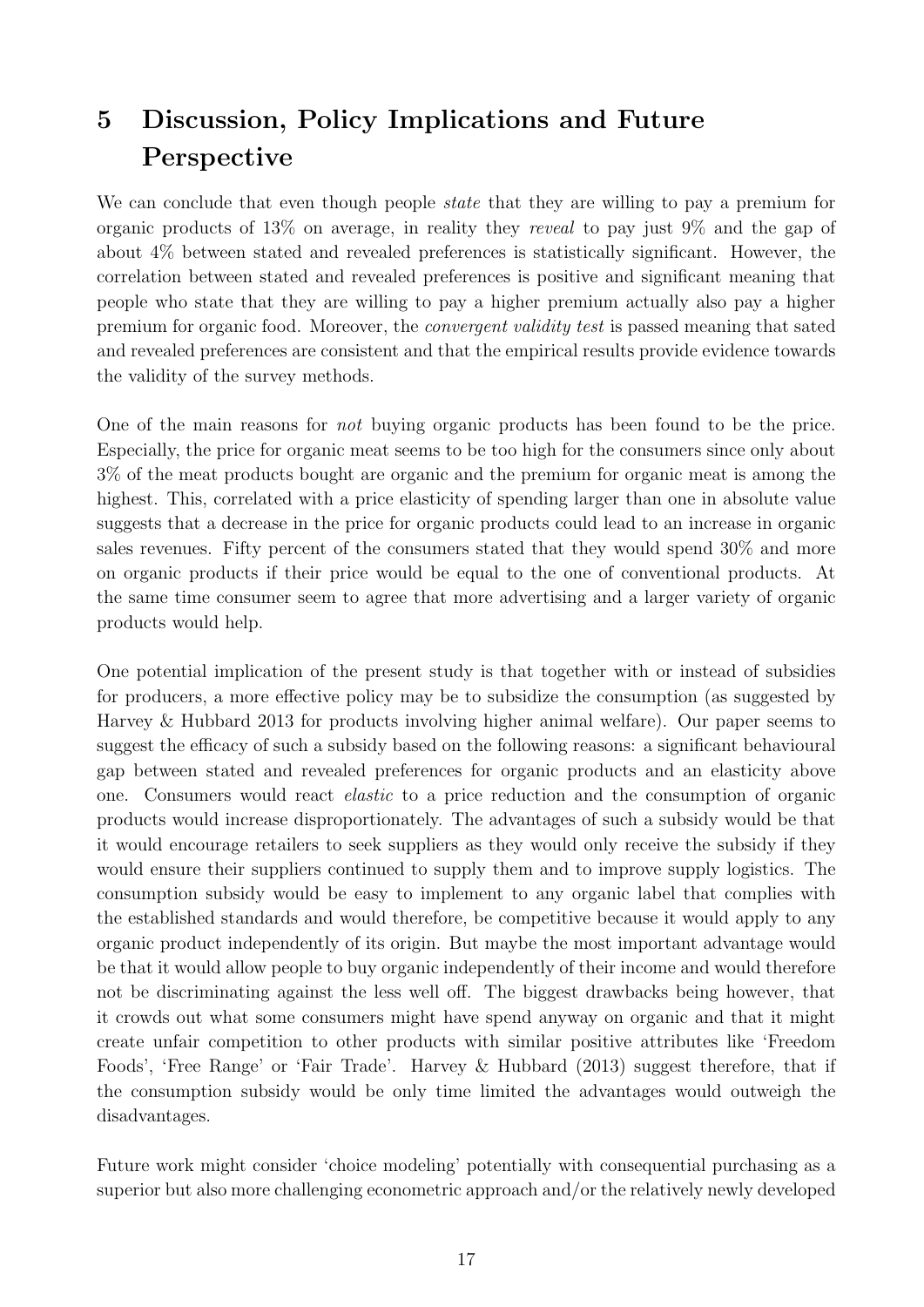but growing in importance 'life-satisfaction approach'. The approach has many advantages one of them being that it avoids the problems with the construction of the hypothetical scenario in the questionnaire and potential biases related to it (Welsch, 2009). Another strength is that it captures the monetization of virtually all effects that organic food may have on individual well-being (health, psychological, material etc.) independent of whether the individuals are consciously aware of them or not. This is important, since the relationship between health and organic products has not been empirically proven yet. The approach has its drawbacks as well but could be important at least as a complementary, robustness check of the results. Another way to compare hypothetical with real behaviour would be to use an Information Display Matrix (IDM) and Sequence Analysis (Langen, Klink and Hartmann 2013 or Cltekin et al. 2010). A joint estimation of both the stated and the revealed preferences, similarly to Adamovicz et al.(1997), or more recently Brooks & Lusk (2010) may result in a more efficient estimation and more robust results.<sup>13</sup> Finally, as always in empirical work, more data is better. In our case it could enable us to perform analysis per shop, per gender, per product category, per season and per buyers/non-buyers, to estimate the elasticity with a larger number of observations which may bring stronger results and important additional insight in organic consumption behaviour in the UK. Finally, a crosscountry comparison and gaining experience from best practice countries like Belgium, Denmark, Germany and Austria may be an additional help in finding ways to help the UK organic sector to recover.<sup>14</sup>

<sup>&</sup>lt;sup>13</sup>See Whitehead et al. (2008) for a comprehensive assessment of the joint  $SP/RP$  estimation literature. <sup>14</sup>However, such studies would also require significant more financing.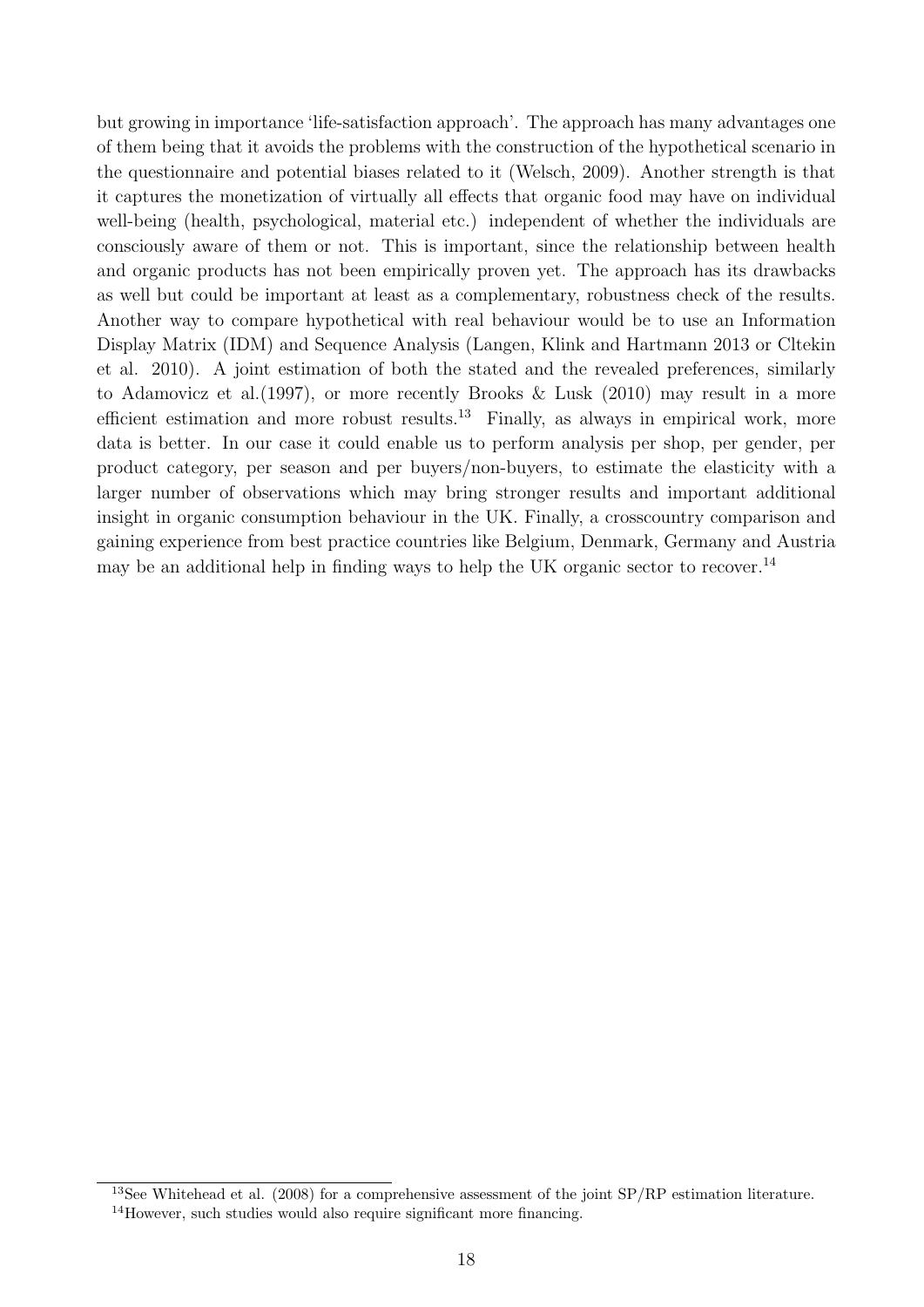

Figure 1: Organic Sales, total [Millions Euro]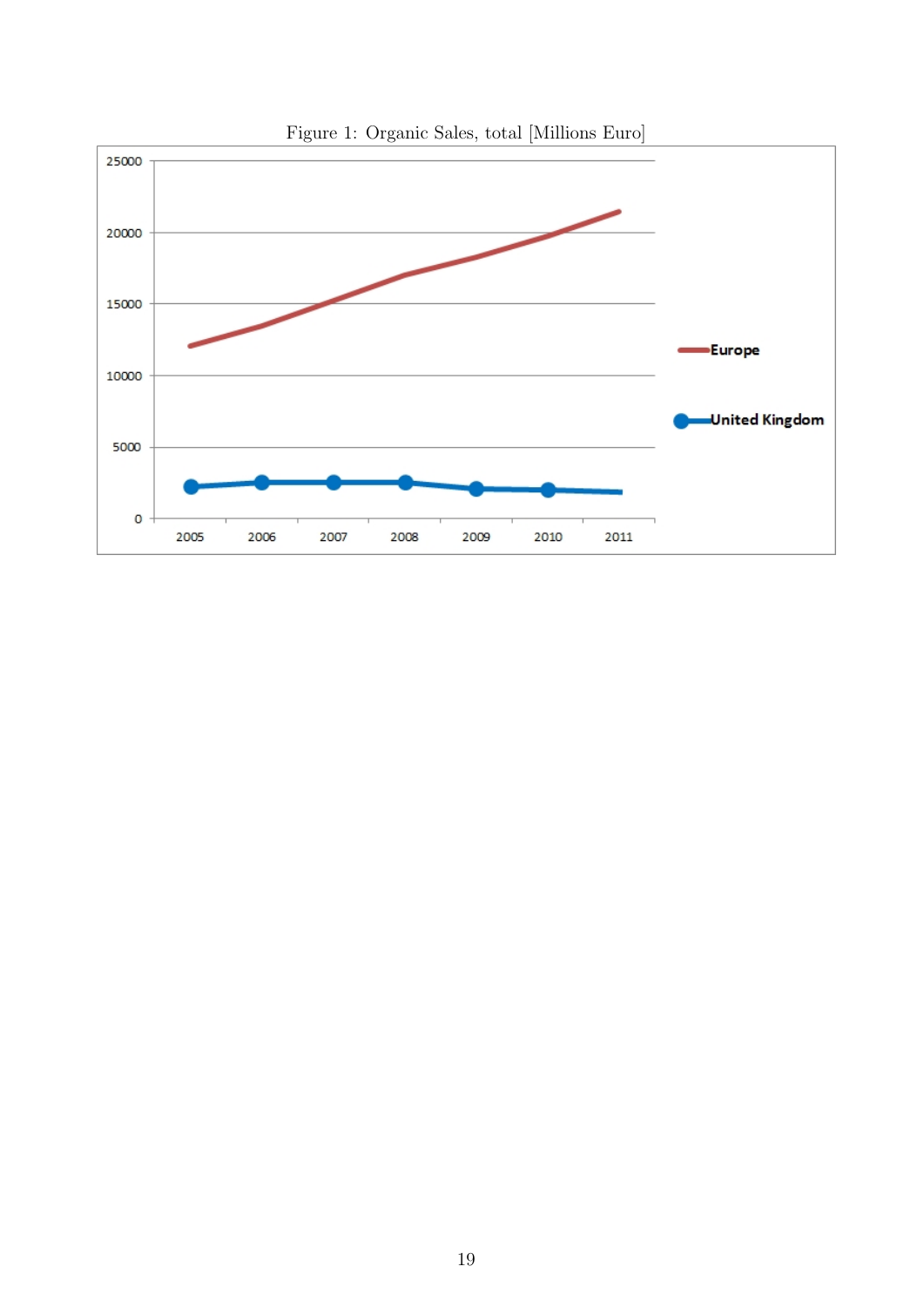

Figure 2: Growth of Organic Food Sales 2005-2011 (percentages)

Table 1: Descriptive Statistics Consumers

| Variable             | Mean           | Mode              | Median         | Annotation            | UK Stat*                  |
|----------------------|----------------|-------------------|----------------|-----------------------|---------------------------|
| Gender               | 0.64           | $1(\text{women})$ |                | 64% Women             | $51\%$ women              |
| Age                  | 46             | 50                | 50             |                       | 40-49 highest $%$         |
| Net Inc/month        | 2049.51        | 1500              | 1500           |                       | $2208.33$ (mean)          |
| Household Memb.      | 2.76           | $\overline{2}$    | $\overline{2}$ | $Max>4$ , $Min=1$     | $2.3 \pmod{2}$            |
| Child $<$ 18 at home | 0.44           | $\boldsymbol{0}$  | $\overline{0}$ | Max>4                 | 2 in general              |
| Education            | 3.28           | $\overline{4}$    | $\overline{4}$ | Categ $3=$ College    | $35\%$ higher degree      |
|                      |                |                   |                | Categ $4=$ Diploma    |                           |
|                      |                |                   |                | Categ $5 =$ Univ.     |                           |
| Marital Status       | 0.63           | $\mathbf{1}$      | $\mathbf{1}$   | 63\% Married          | $67\%$ of families        |
|                      |                |                   |                |                       | married                   |
| Fruits and Veg.      | $2-3/day$      | $\geq 5$          | $\overline{4}$ |                       | 4 average UK**            |
| Exercise             | $1/2-1$ h/week | $2-3h$ /week      | $1-2h$ /week   |                       | $43\% < 2 \text{ h/week}$ |
| Healthy              | 4.1            | $\overline{4}$    | $\overline{4}$ | Categ $4=$ Good       | $68.3\%$ mostly-          |
|                      |                |                   |                |                       | completely satisf.        |
| Happy                | 4.3            | $\overline{5}$    | $\overline{4}$ | Categ $4 =$ Satisfied | $77\%$ med-high           |
|                      |                |                   |                |                       | (rank 7 out of 10)        |

\*Office for National Statistics, 2011 Census,

Personal Well-being in the UK, 2012/13

\*\* UCL Study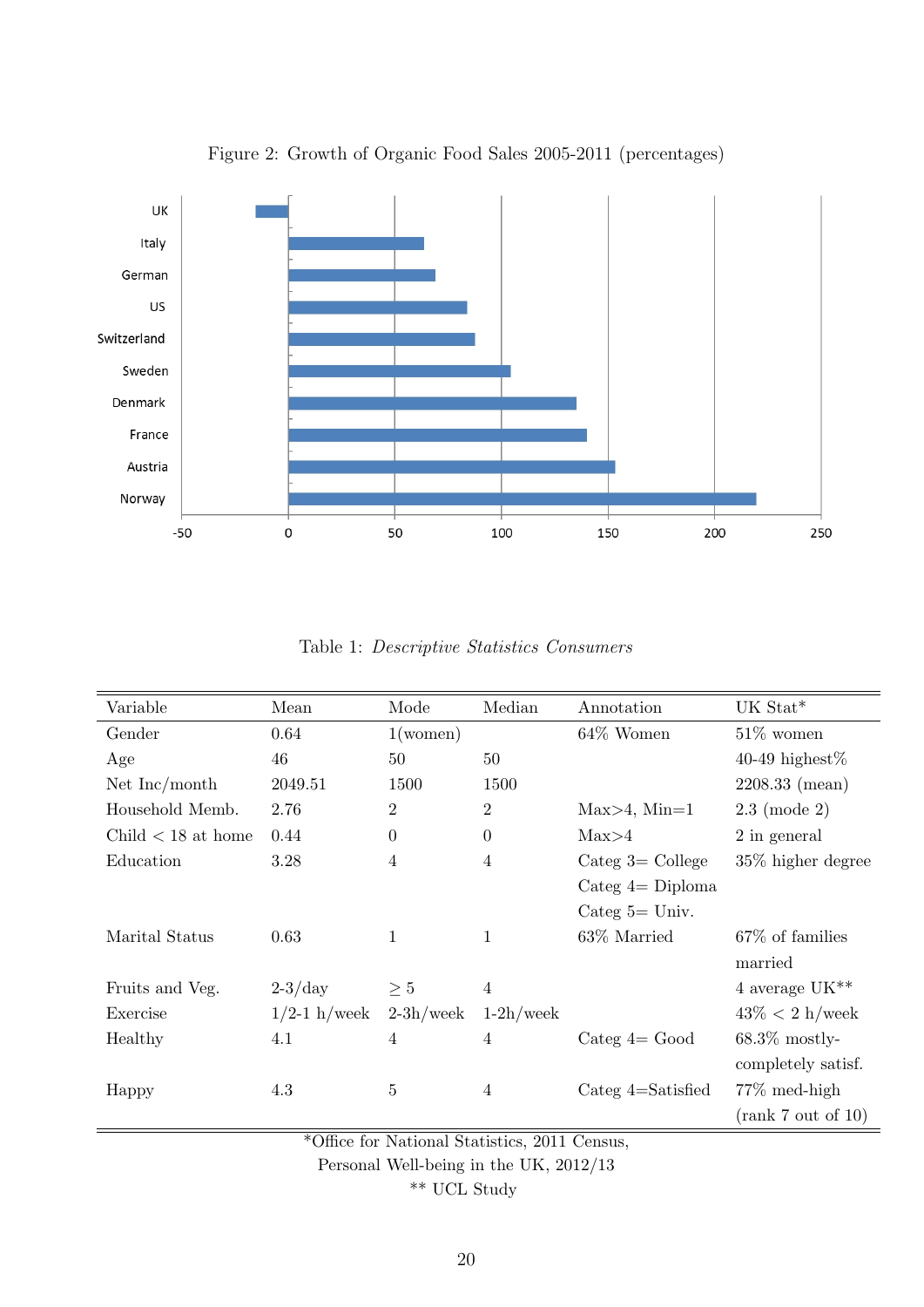| Nr of Org Prod bought per Person*<br>(*among the ones who bought) | $Av = 2.29$    | $Max=10$          | $Min=1$                           |
|-------------------------------------------------------------------|----------------|-------------------|-----------------------------------|
| Most bought Organic Products                                      | Milk<br>$50\%$ | Bananas<br>$20\%$ | Carrots $&$ Apples<br>$12\%$ each |
| Least expensive Organic Products                                  | Milk           | Bananas           | Carrots $\&$ Potatoes             |
| Organic Products with <i>lowest</i> Premium                       | Yoghurt        | Muesli            | Bacon                             |
|                                                                   | $(-37%)$       | $(-35%)$          | $(-33%)$                          |
| Organic Products with <i>highest</i> Premium                      | Bananas        | Chicken           | <b>Beef</b>                       |
|                                                                   | $(140\%)$      | $(138\%)$         | $(100\%)$                         |
| Most expensive Organic Products                                   | <b>Beef</b>    | Chicken           | Raspberries                       |
| Total Organic Spending (TOS) per person (Pounds)                  | $Av = 3.84$    | $Min=0$           | $Max=100$                         |
| TOS as % of Income                                                | $Av = 0.34$    | $Min=0$           | $Max=5.14$                        |
| TOS as % of Total Spending                                        | $Av = 26$      | $Min=0$           | $Max=100$                         |

Table 3: Organic Spending per Product Category

| Category   | $\%$ of the nr of Org Prod $\%$ of Spending on |                        |
|------------|------------------------------------------------|------------------------|
|            | bought/Category                                | Organic Products/Categ |
| Milk/Dairy | 10                                             | 44.96                  |
| Produce    | 6.7                                            | 30.22                  |
| Meat       | 2.8                                            | 32                     |
| Cereals    | 1.9                                            | 8.87                   |

Table 4: Comparison of Average Premium Paid with Average WTP

|                                    | <b>Premium Paid</b> | <b>WTP</b>         |
|------------------------------------|---------------------|--------------------|
| Average                            | 9.19                | 13.08              |
| Gap                                | $-3.88$ **          | Ratio $SP/RP=1.42$ |
|                                    | (0.03)              |                    |
| Pearson Correlation                | $0.59$ ***          |                    |
|                                    | (< 0.001)           |                    |
| <b>Standard Deviation</b>          | 18.93               | 21.07              |
| Maximum                            | 100.81              | 100                |
| Minimum                            | $-24.69$            | $\Omega$           |
| Mode                               | $\Omega$            | 15                 |
| Zero Bids                          | 59 (56%)            | 31 $(30\%)$        |
| Observations (truncated at $5\%$ ) | 104                 | 104                |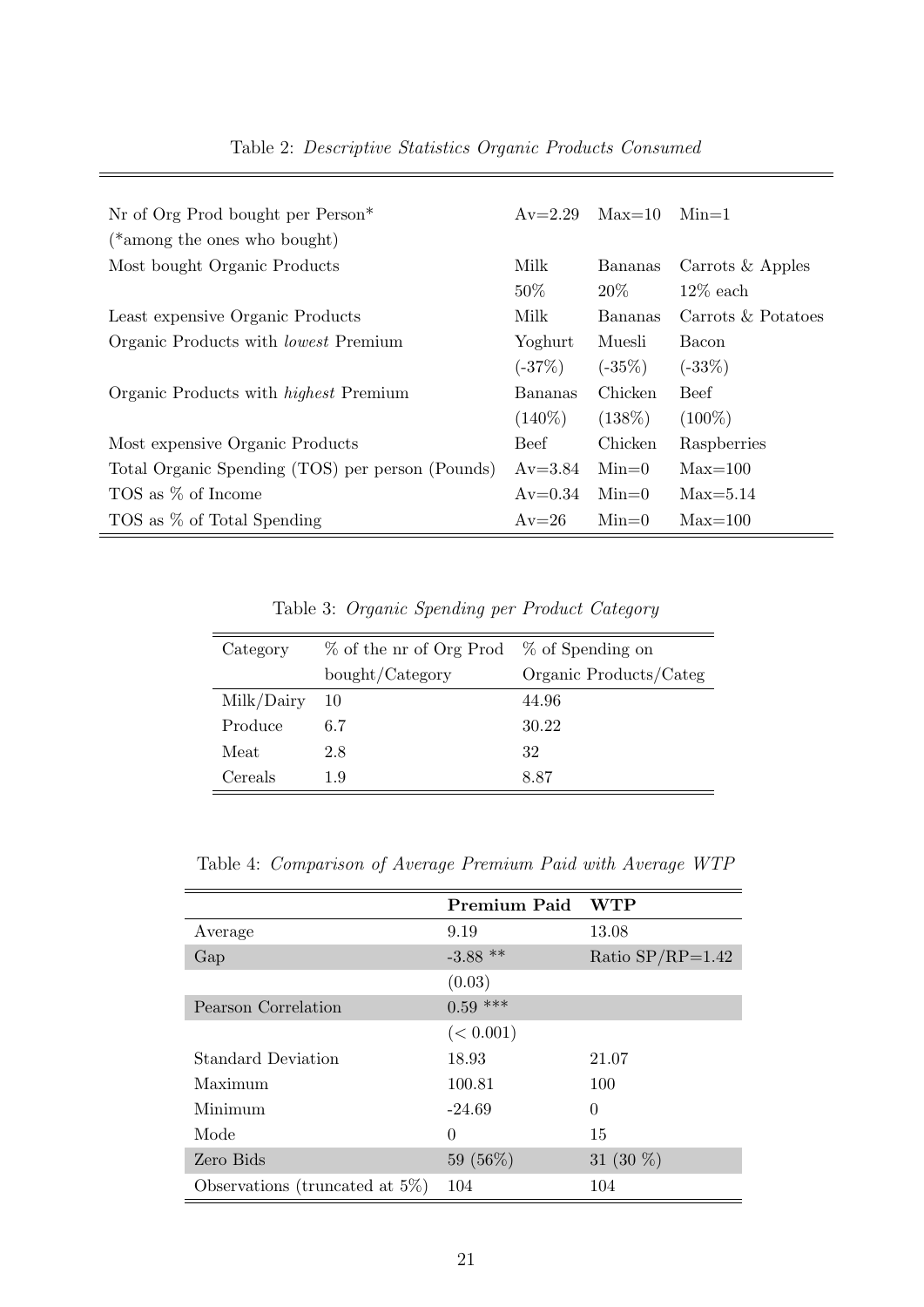| Model        | OLS (robust StdErrors) |      |         | Poisson        |      | Negative Binomial |                |      |         |
|--------------|------------------------|------|---------|----------------|------|-------------------|----------------|------|---------|
| Variable     | Coeff                  | StdE | T-Value | Coeff          | StdE | Z-Value           | Coeff          | StdE | Z-Value |
| Constant     | $0.72***$              | 0.1  | 5.62    | $0.93***$      | 0.13 | 7.24              | $0.93***$      | 0.14 | 6.41    |
| Quantity     | 0.00                   | 0.00 | 1.16    | 0.00           | 0.00 | 0.54              | 0.00           | 0.00 | 0.55    |
| Organic      | $0.13*$                | 0.08 | 1.64    | $0.14*$        | 0.09 | 1.64              | $0.14*$        | 0.09 | 1.56    |
| <b>Brand</b> | $-0.14*$               | 0.08 | $-1.69$ | $-0.07$        | 0.09 | $-0.81$           | $-0.07$        | 0.1  | $-0.74$ |
| (shop own)   |                        |      |         |                |      |                   |                |      |         |
| Shop Dummy   | $-0.29***$             | 0.10 | $-2.81$ | $-0.32***$     | 0.1  | $-3.08$           | $-0.32***$     | 0.12 | $-2.73$ |
| (Tesco)      |                        |      |         |                |      |                   |                |      |         |
| Adj $R^2$    | 0.06                   |      |         | Pseudo $R^2$ : | 0.02 |                   | Pseudo $R^2$ : | 0.02 |         |
| Observations | 379                    |      |         | 379            |      |                   | 379            |      |         |

Table 5: Hedonic Price Regression. Dependent Variable: LogPrice (OLS) or Price

Table 6: WTP Regression. Dependent Variable: Stated WTP

| Model (WTP)      |            |       | OLS (robust StdErrors) |                  | Poisson               |         |
|------------------|------------|-------|------------------------|------------------|-----------------------|---------|
| Variable         | Coeff      | StdE  | T-Value                | $\mathrm{Coeff}$ | $\operatorname{StdE}$ | Z-Value |
| Constant         | 10.25      | 15.05 | 0.68                   | $1.48***$        | 0.31                  | 4.80    |
| Av Premium Paid  | $0.53***$  | 0.18  | 2.96                   | $0.03***$        | 0.00                  | 21.64   |
| Quantity Organic | 0.003      | 0.001 | 1.90                   | $0.000***$       | 0.000                 | 13.04   |
| Quantity Total   | $-0.001**$ | 0.000 | $-1.75$                | $-0.000***$      | 0.000                 | $-7.72$ |
| Gender (Woman=1) | 1.26       | 3.21  | 0.39                   | $-0.04$          | 0.08                  | $-0.52$ |
| Age              | $-2.39$    | 1.18  | $-1.34$                | $-0.15***$       | 0.04                  | $-3.79$ |
| Education        | $-1.67$    | 1.30  | $-1.28$                | $-0.18***$       | 0.03                  | $-6.29$ |
| Children         | $-1.21$    | 2.18  | $-0.55$                | $-0.12***$       | 0.06                  | $-2.06$ |
| Income           | 1.13       | 1.14  | 0.99                   | $0.14***$        | 0.03                  | 4.75    |
| Married          | $-0.69$    | 3.92  | $-0.18$                | 0.11             | 0.09                  | 1.25    |
| Fruits and Vegs  | $-1.22$    | 1.91  | $-0.63$                | $-0.00$          | 0.03                  | $-0.14$ |
| Exercise         | 0.39       | 1.16  | 0.33                   | $-0.23$          | 0.03                  | $-0.95$ |
| Health           | 0.42       | 2.37  | 0.18                   | $0.09**$         | $0.05\,$              | 1.94    |
| Happy            | 0.42       | 2.37  | 0.75                   | $0.22***$        | 0.05                  | 4.10    |
| (Tesco)          |            |       |                        |                  |                       |         |
| Adj $R^2$        | 0.49       |       |                        | Pseudo $R^2$ :   | 0.49                  |         |
| Observations     | 91         |       |                        | 91               |                       |         |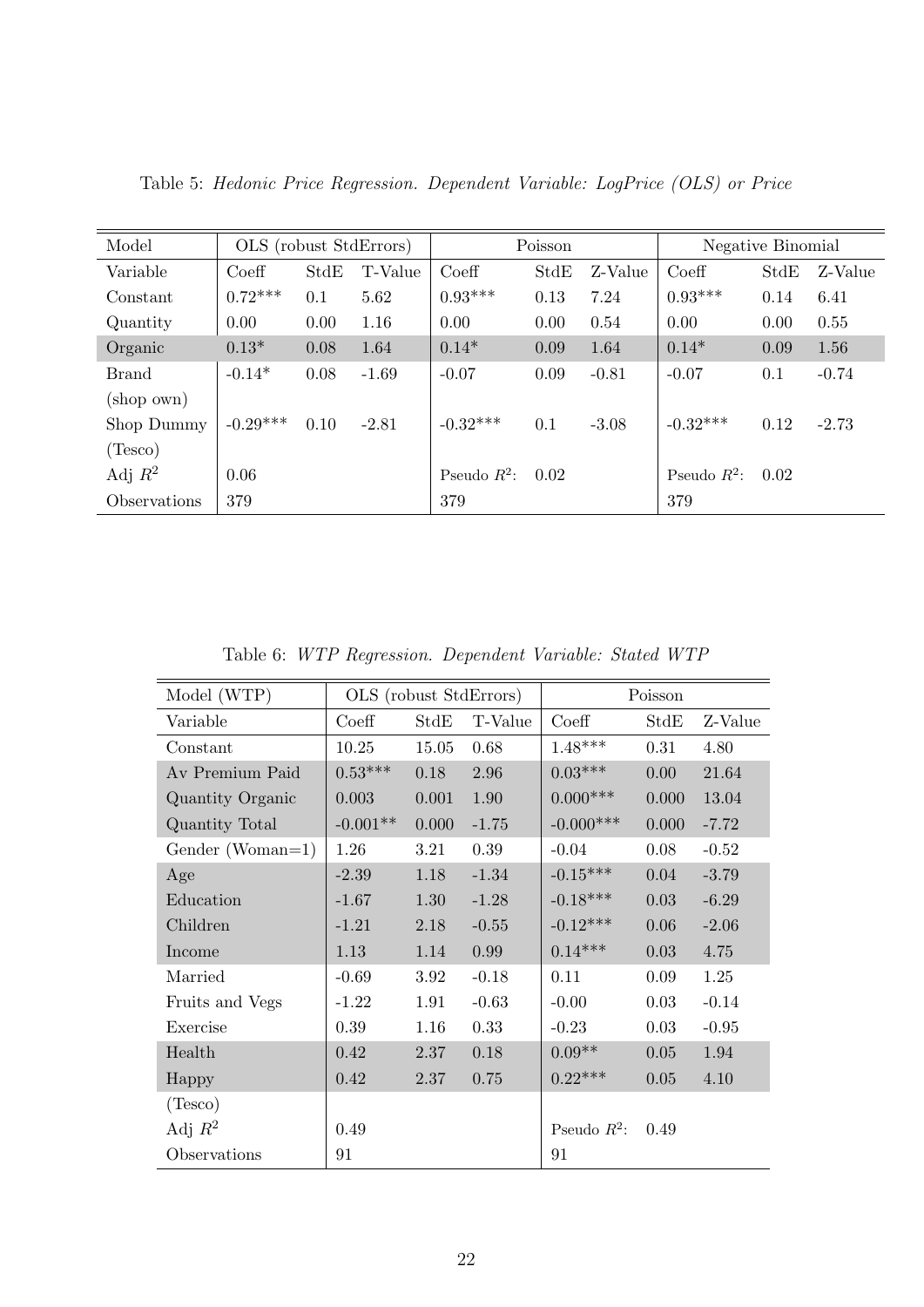| Variable         | Coeff      | $\operatorname{StdE}$ | Z-Value |
|------------------|------------|-----------------------|---------|
| Constant         | $-0.74$    | 1.36                  | $-0.55$ |
| Av Premium Paid  | $0.27***$  | 0.00                  | 6.29    |
| Quantity Organic | $0.003***$ | 0.000                 | 11.07   |
| Quantity Total   | $-0.000$   | 0.000                 | $-0.62$ |
| Gender (Woman=1) | 0.11       | 0.29                  | 0.39    |
| Age              | $0.47***$  | 0.11                  | 4.34    |
| Education        | $-0.22**$  | 0.10                  | $-2.11$ |
| Children         | 0.05       | $0.21\,$              | $-0.55$ |
| Income           | $-0.95***$ | 0.11                  | $-8.50$ |
| Married          | 0.08       | 0.27                  | 0.31    |
| Fruits and Vegs  | $0.42***$  | 0.09                  | 4.70    |
| Exercise         | 0.06       | 0.08                  | 0.80    |
| Health           | 0.12       | 0.13                  | 0.93    |
| Happy            | $-0.10$    | 0.17                  | $-0.55$ |
| Pseudo $R^2$     | 0.71       |                       |         |
| Observations     | 91         |                       |         |

Table 7: Org. Spending Regression. Dependent Variable: revealed Organic Spending



Figure 3: Stated reasons for buying organic products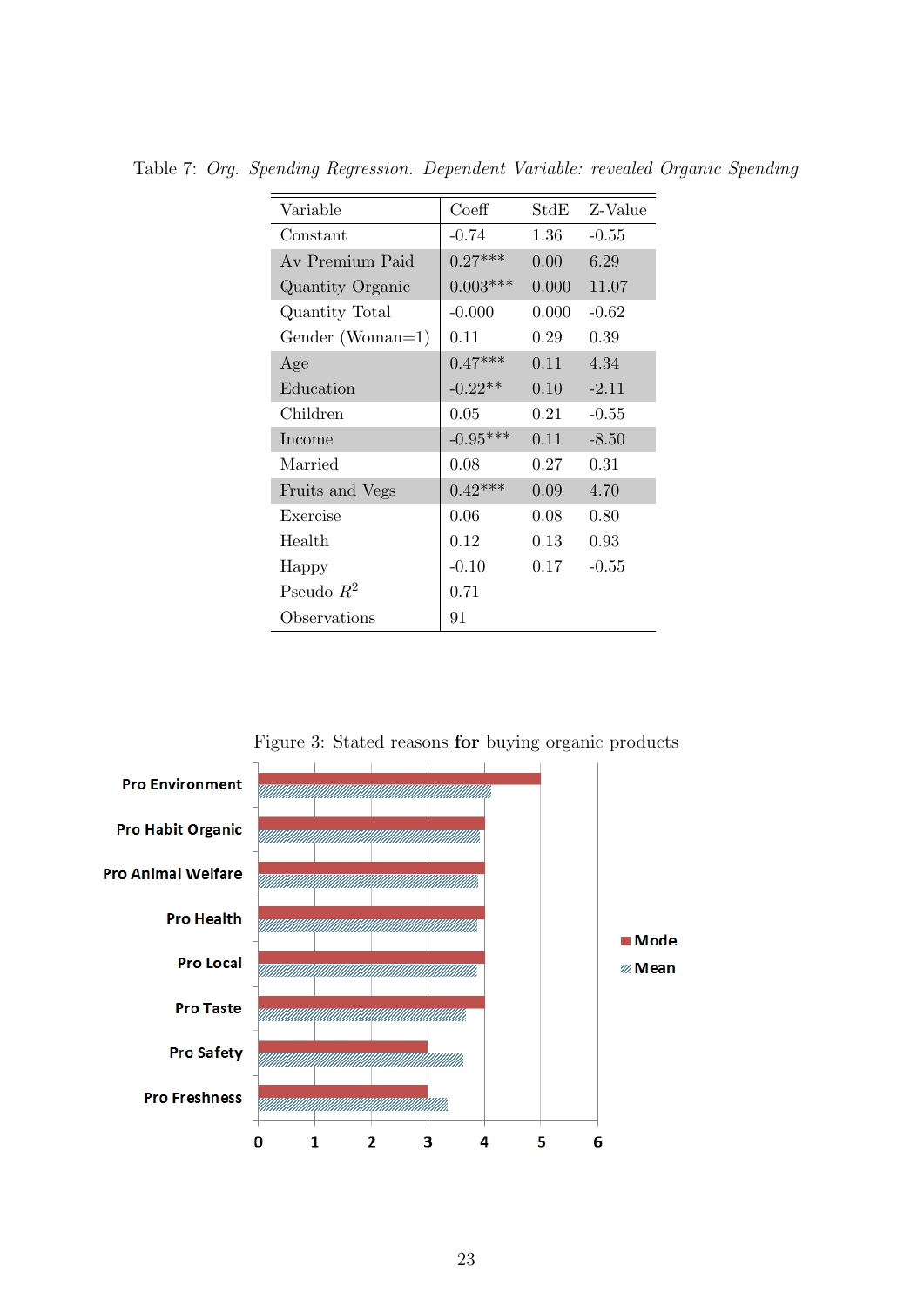

Figure 4: Stated reasons against buying organic products

Table 8: 'Revealed' reasons **pro/contra** buying organic. Dep. Var.: Organic Spending

| Variable           | Coeff      | StdE     | Z-Value |
|--------------------|------------|----------|---------|
| Constant           | $-3.11**$  | 1.32     | $-2.35$ |
| Health             | $1.54***$  | 0.15     | 10.21   |
| Taste              | $0.21**$   | 0.99     | 2.10    |
| Environment        | 0.23       | 0.19     | 1.26    |
| Animal Welfare     | $-0.16$    | $0.14\,$ | $-1.14$ |
| Freshness          | $-0.75***$ | $0.10\,$ | $-7.85$ |
| Local Support      | $-0.18*$   | 0.09     | $-1.93$ |
| Safety             | $-0.54**$  | 0.11     | $-4.88$ |
| Habit              | $-0.32**$  | 0.12     | $-2.56$ |
| Price              | $-0.23***$ | 0.08     | $-2.73$ |
| Limited Range      | $-0.36***$ | 0.09     | $-3.96$ |
| Poor Advertisement | $-0.18***$ | 0.06     | $-2.88$ |
| Perishability      | $-0.20***$ | 0.07     | $-2.96$ |
| Difficult to know  | $0.35***$  | 0.08     | 4.57    |
| Habit Conventional | $0.27***$  | 0.08     | 3.58    |
| Difficult to find  | $0.47***$  | 0.06     | 7.58    |
| Poor Looks         | 0.05       | 0.07     | 0.76    |
| Pseudo $R^2$       | 0.54       |          |         |
| Observations       | 86         |          |         |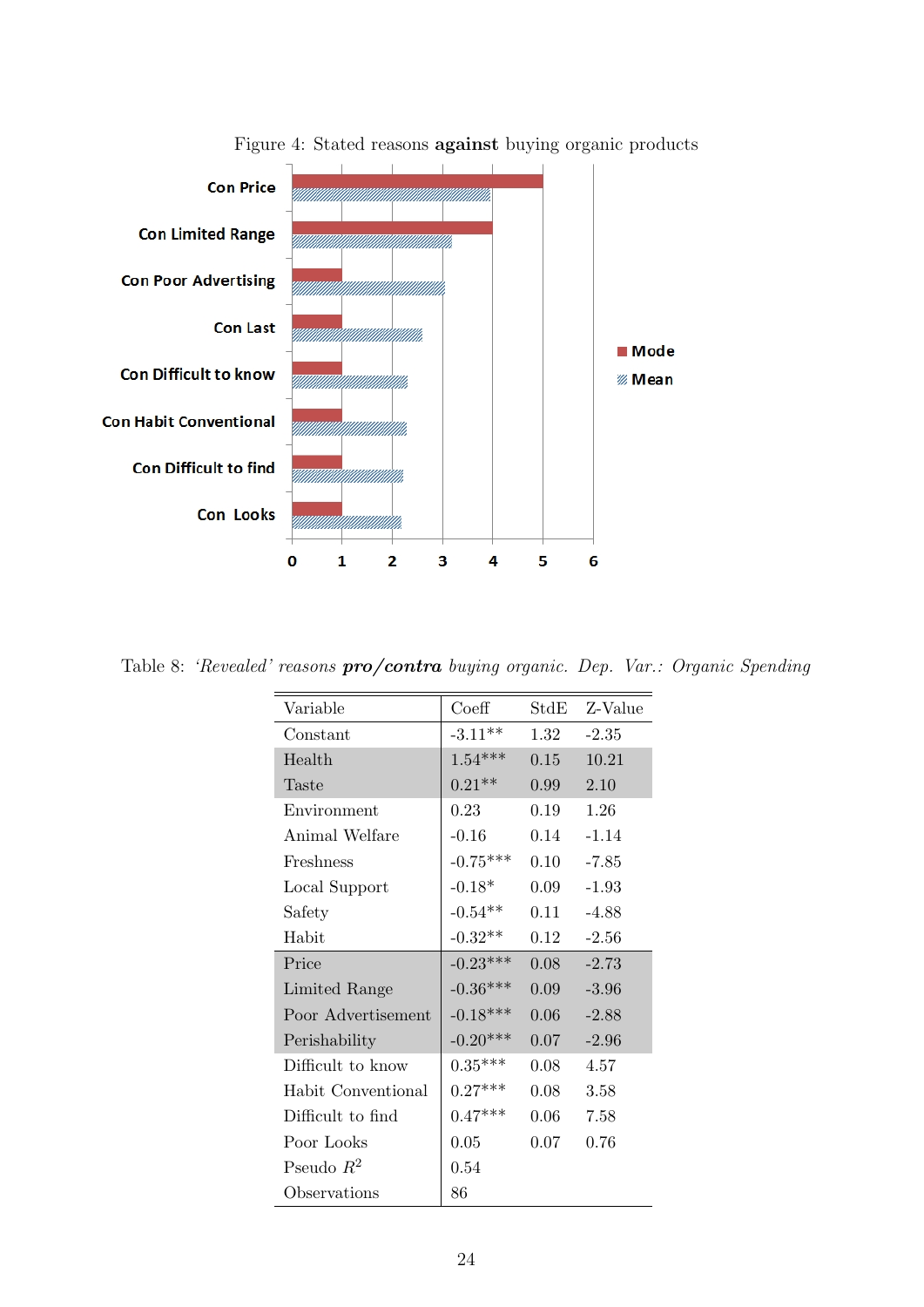## References

- [1] Adamovicz, W., Louviere, J. and M. Williams (1994), Combining Revealed and Stated Preference Methods for Valuing Environmental Amenities, Journal of Environmental Economics and Management, 26, 271-292.
- [2] Benjamin, J. T. C. (2013), Willingness to pay for fair trade coffee: A UK case study, Dissertation, University of Kent.
- [3] Brooks, K. and J. L. Lusk (2010), Stated and Revealed Preferences for Organic And Cloned Milk: Combining Choice Experiment and Social Scanner Data, American Journal of Agricultural Economics, 92(4), 1229-1241.
- [4] Brookshire D. S., M. A. Thayer, W. D. Schulze and R. C. D'Arge (1982), Valuing Public Goods: A Comparison of Survey and Hedonic Approaches, The American Economic Review, 72(1),165-177.
- [5] Burton M., D.Rigby and T. Young (1999), Analysis of the Determinants of Adoption of Organic Horticultural Techniques in the UK, Journal of Agricultural Economics, 50(1), 47-63.
- [6] Carson, Richard T., Nicholas E. Flores, Kerry M. Martin and Jennifer L. Wright (1996), Contingent Valuation and Revealed Preference Methodologies: Comparing the Estimates for Quasi-Public Goods, Land Economics, 72(1), 80-99.
- [7] Carson, Richard T. and W. Michael Hanemann (2005), Handbook of Environmental Economics, K.G. Maler and J.R. Vincent, eds, North Holland.
- [8] Cltekin, A., S.I. Fabrikant and M. Lacayo (2010), Exploring the efficiency of users' visual analytics strategies based on sequence analysis of eye movement recordings, International Journal of Geographical Information Science, 24(10), 1559-1575.
- [9] Ciriacy-Wantrup, S. V. (1947), Capital Returns from Soil Conservation Practices, Journal of Farm Economics, 29, 1181-1196.
- [10] Costanigro, M., J. J. McCluskey, and R. C. Mittelhammer (2007), Segmenting the Wine Market Based on Price: Hedonic Regression When Different Prices Mean Different Products, Journal of Agricultural Economics, 58(3), 454466.
- [11] Davies, J., G. R. Foxall and J. Pallister (2002), Beyond the intention Behaviour Mythology : An Integrated Model of Recycling, Marketing Theory, 2(29), 29-113.
- [12] Deaton, Angus and John Muellbauer (1980), An Almost Ideal Demand System, American Economic Review, 70(3), 312-326.
- [13] Fearne A.(2008), Organic fruit and vegetables who buys what and whyand do we have a clue?, Report commissioned by the Fresh Produce Consortium and the Fresh Produce Journal.
- [14] Frisch, R (1959), A Complete Scheme for Computing All Direct and Cross Demand Elasticities in a Model with Many Sectors, Econometrica, 27(2), 177-196.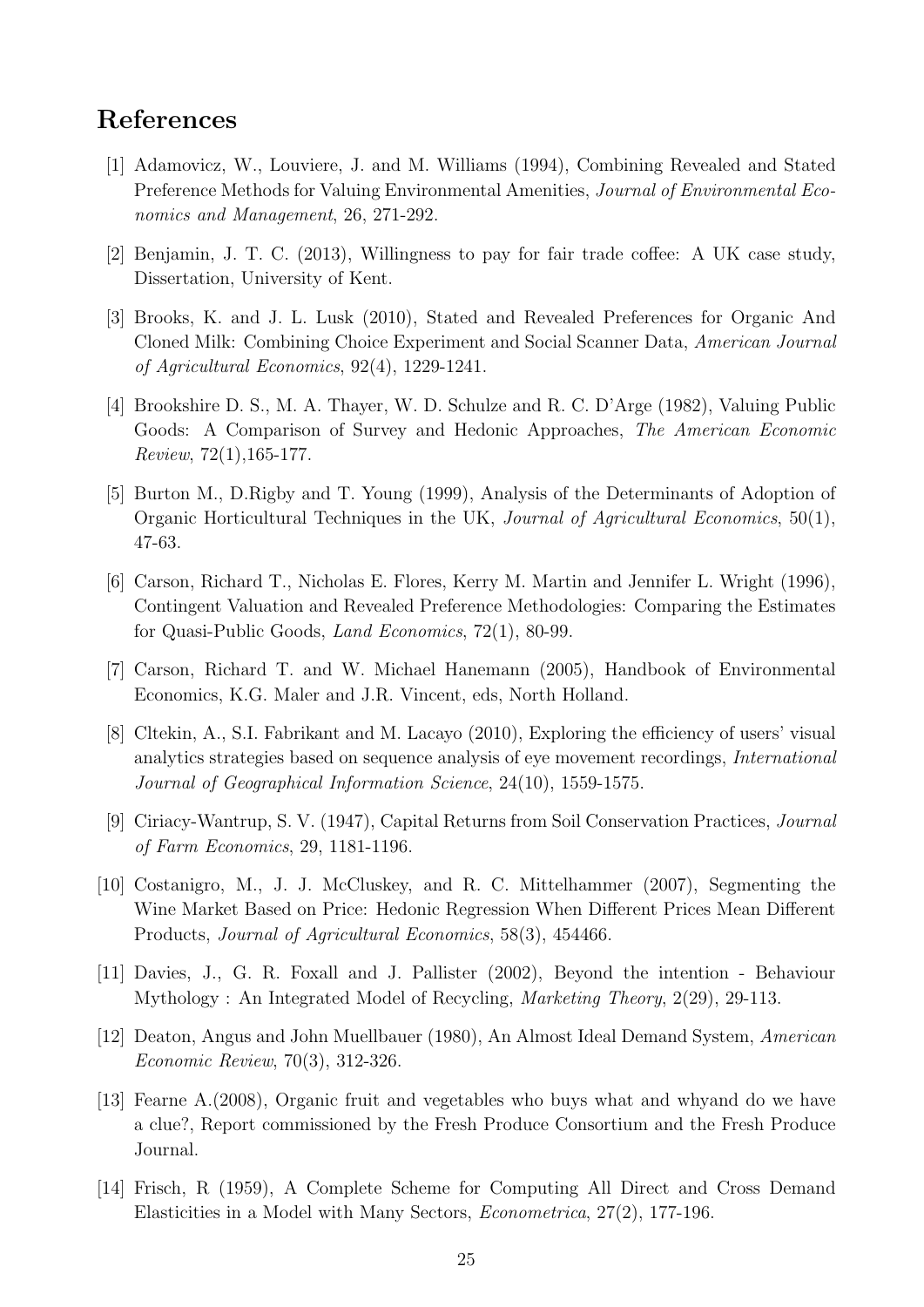- [15] Garrod, G. and Willis, K. (1999), Economic Valuation of the Environment. Edward Elgar Publishing Limited, Cheltenham, UK.
- [16] Harvey, D. and Hubbard, C. (2013), Reconsidering the political economy of farm animal welfare: An anatomy of market failure, *Food Policy*, 38, 105-114.
- [17] IFOAM summary report 2012 provided by the International Federation of Organic Agriculture Movements at http://www.ifoam.org/.
- [18] Langen, N., Klink, J. and Hartmann, M. (2013): Individualized or non-individualized IDM: What elicits consumer preferences best? Presented at Agricultural & Applied Economics Associations 2013 AAEA & CAES Joint Annual Meeting, Washington, DC.
- [19] Millock, K., Wier, M, and L. M. Andersen, (2004), Consumer demand for organic foods - attitudes, values and purchasing behaviour, archived at: http://orgprints.org/4754.
- [20] Murphy, J., P.G. Allen, Stevens T.H., Weatherhead D., (2005), A Meta-Analysis of Hypothetical Bias in Stated Preference Valuation, Environmental and Resource Economics, 30, 313-325.
- [21] Organic Food and Drink Market Assessment 2012 provided by http://www.reportlinker.com/report/.
- [22] Organic Trade Association, Industry Statistics and Projected Growth available at: http://www.ota.com/organic/mt/business.html.
- [23] Padel, S. and C. Foster (2005), Exploring the gap between attitudes and behaviour. Understanding why consumers buy or do not buy organic food, *British Food Journal*, 107(8), 606-625.
- [24] Poi B. P. (2012), Easy demand-system estimation with quaids, The Stata Journal, 12(3), 433-446.
- [25] Pommerehne, W., W. (1988), Measuring Environmental Benefits: A Comparison of Hedonic Technique and Contingent Valuation, Welfare and Efficiency in Public Economics, 363-400, Springer Verlag.
- [26] Rigby, D., T. Young and M. Burton (2001) The development of and prospects for organic farming in the UK, Food Policy, 26, 599-613.
- [27] Rosen, S. (1974), Hedonic Prices and Implicit Markets: Product Differentiation in Pure Competition, The Journal of Political Economy, 82 (1), 34-55.
- [28] Soil Association (2013), Organic Market Report 2013, Bristol BS1 3NX.
- [29] Tiffin, R. and Arooult, M. (2010), The demand for a healthy diet: estimating the almost ideal demand system with infrequency of purchase, European Review of Agricultural Economics, 37(4), 501-521.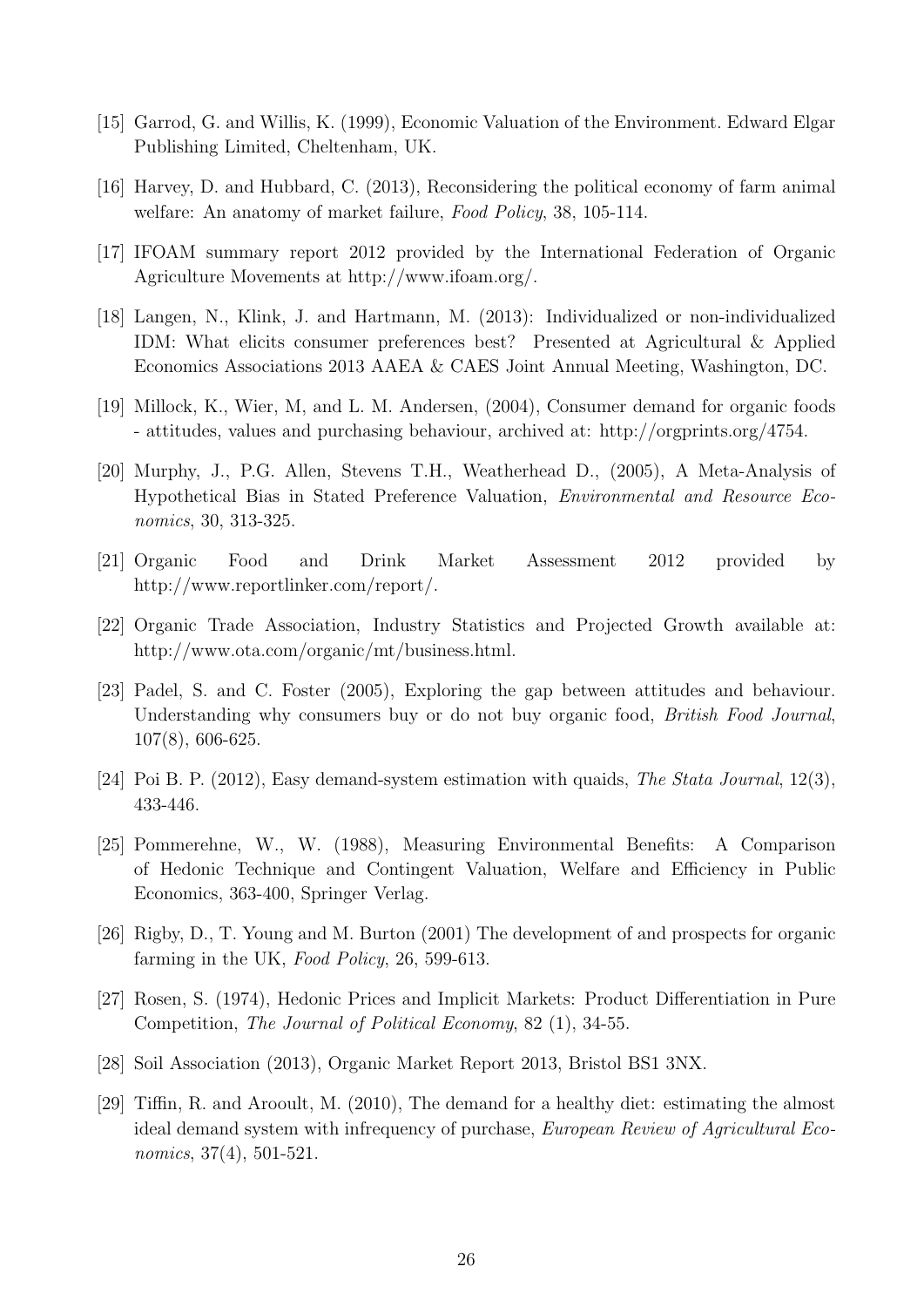- [30] Toma, L., McVittie, A., Hubbard, C., Stott, A., (2011), A Structural equation model of the factors influencing British consumers behaviour toward animal welfare, Journal of Food Products Marketing 17, 261278.
- [31] Vermier, I. and W. Verbeke (2006), Sustainable Food Consumption: Exploring the Consumer 'Attitude - Behavioural Intention' Gap, Journal of Agricultural and Environmental Ethics, 19, 169194.
- [32] Whitehead J.C., S.K. Pattanayak, G. L. Van Houtven, B. R. Gelso, Combining Revealed And Stated Preference Data To Estimate The Nonmarket Value of Ecological Services: An Assessment of the State Of The Science, *Journal of Economic Surveys*, 22(5), 872-908.
- [33] H. Welsch and J. Khling (2009), Using happiness data for environmental valuation: Issues and applications, Journal of Economic Surveys, 23, 385-406.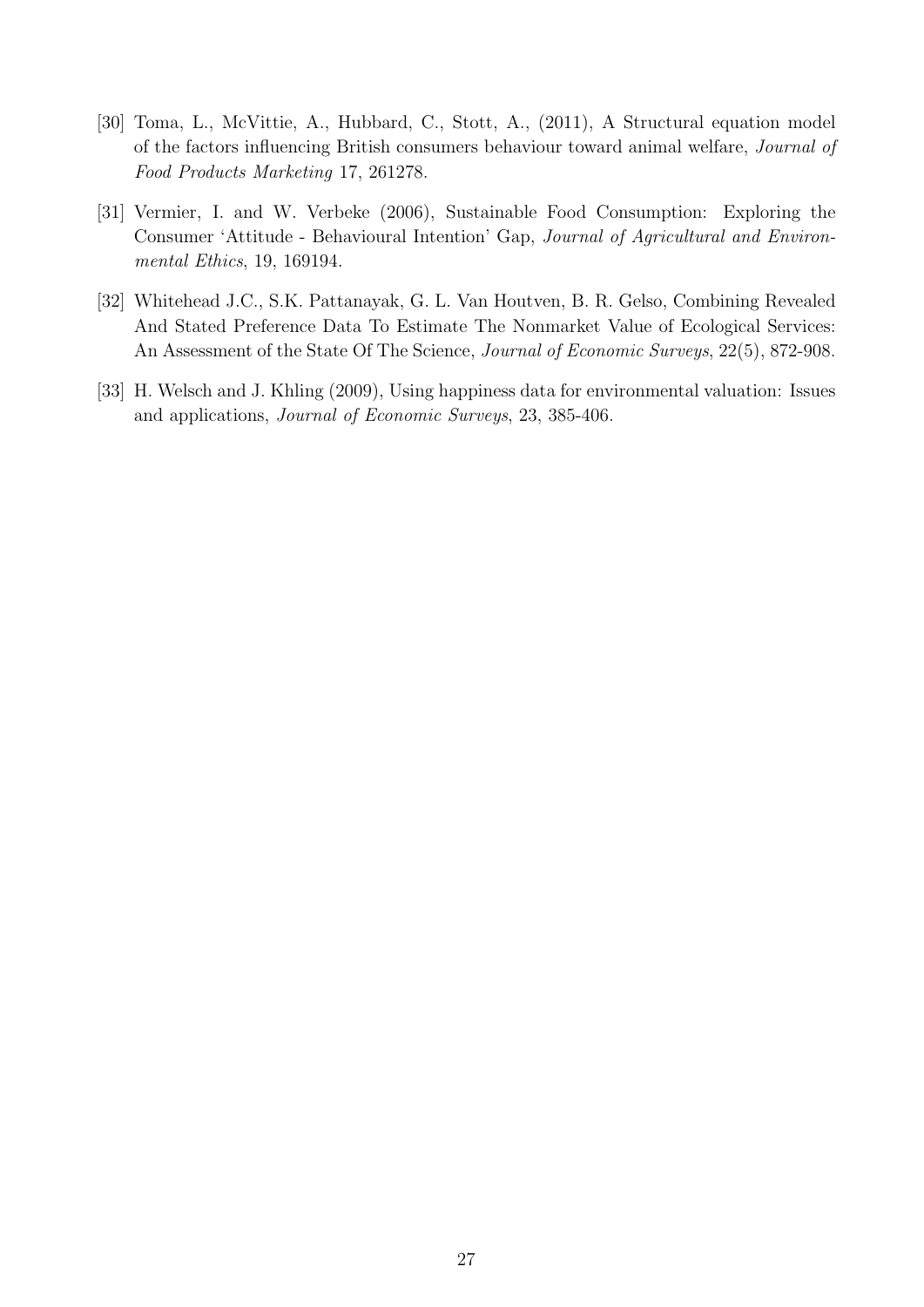## **Organic purchasing behaviour survey**

This questionnaire is part of a research project concerned with the market for organic products. The questionnaire should take no more than 10 minutes to complete. Your answers will be treated as strictly confidential and will be used for research and educational purposes only.

Organic products are in general valued for the following attributes: better taste, food safety, health, freshness, environment preservation, animal welfare, local production.

The present study tries to elicit your opinion on organic products found in the UK supermarkets. It tries to find out your opinion on the quality and availability of the organic products in the UK supermarkets and the price that you would like to pay for these organic products. More precisely the main aim of this study is trying to find out what would induce you to buy more organic products. How much should organic products cost, so that you buy more?

Among all participants, a prize of £100 (gift vouchers for the respective supermarket) will be drawn and send to the winner, if you agree to give us your email address or number to let you know.

Please note that this survey is completely anonymous and confidential. However, if you desire a copy of the final study, please provide an email address at which it can be send to you.

Your participation is greatly appreciated!

If you have any questions about our research on this area please contact:

Adelina Gschwandtenr: Email: A.Gschwandtner@kent.ac.uk

Tel: 01227823874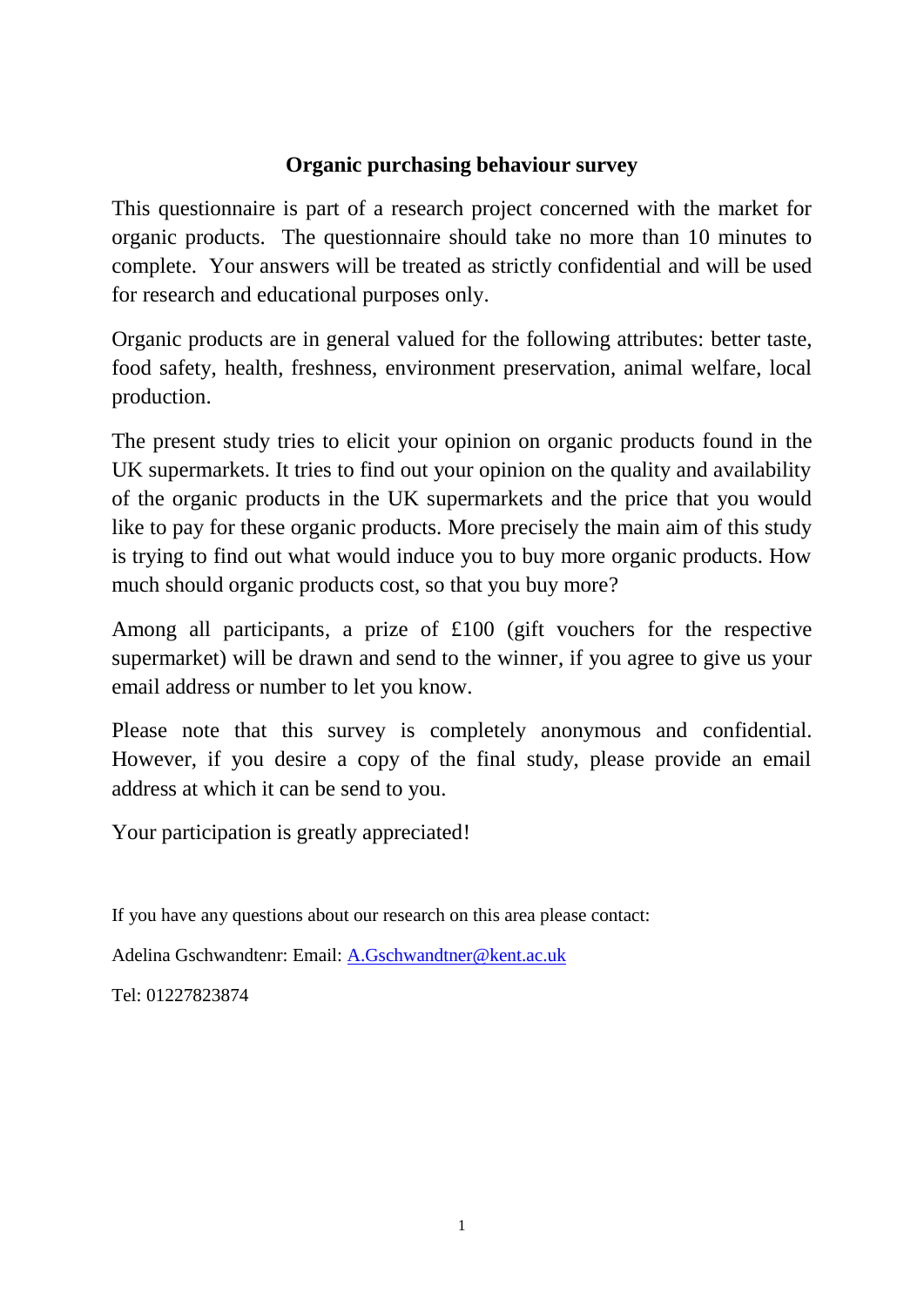#### **Part 1 Questions about Purchasing Behaviour and Product Characteristics**

**1 (i) Did you bought any of the four products today?**

| <b>Milk/Diary</b><br>Carrots<br><b>Bananas</b><br><b>Meat</b> [ |  |
|-----------------------------------------------------------------|--|
|-----------------------------------------------------------------|--|

#### **1(ii) Please describe the following product characteristics:**

|                | Price | Quantity | <b>Brand</b> | Expiry date | Shop | Organic | UK Origin |
|----------------|-------|----------|--------------|-------------|------|---------|-----------|
|                |       |          |              |             |      |         |           |
| Milk/Dairy     |       |          |              |             |      |         |           |
| <b>Bananas</b> |       |          |              |             |      |         |           |
| Carrots        |       |          |              |             |      |         |           |
| Meat           |       |          |              |             |      |         |           |

**Part 2 Questions about willingness to pay**

**2(i) Are you willing to pay an 'organic premium' for organic products? The 'organic premium' is the price for organic products above the price of conventional products.**

 $Yes \Box$  No  $\Box$ 

**2(ii). If you are willing to pay an 'organic premium' how large would this be?**

| Less than $5\%$   Between $5\text{-}10\%$ | Between 10-20% | Between 20 and 30%   More than 30% |  |
|-------------------------------------------|----------------|------------------------------------|--|
|                                           |                |                                    |  |

**2(iii). If you are not willing to pay an 'organic premium' how should the price of the organic products be in comparison with the one of conventional products?**

| Equal to the one of the          | 5% lower | 5-10% lower | $10-20\%$ lower | 20-30% lower   More than $30\%$ |
|----------------------------------|----------|-------------|-----------------|---------------------------------|
| conventional similar<br>products |          |             |                 | Iower                           |

**2(iv). If the price of the organic products shall be equal to the one of the conventional similar products or even lower, would you then buy the organic products?**

 $Yes \Box$  No  $\Box$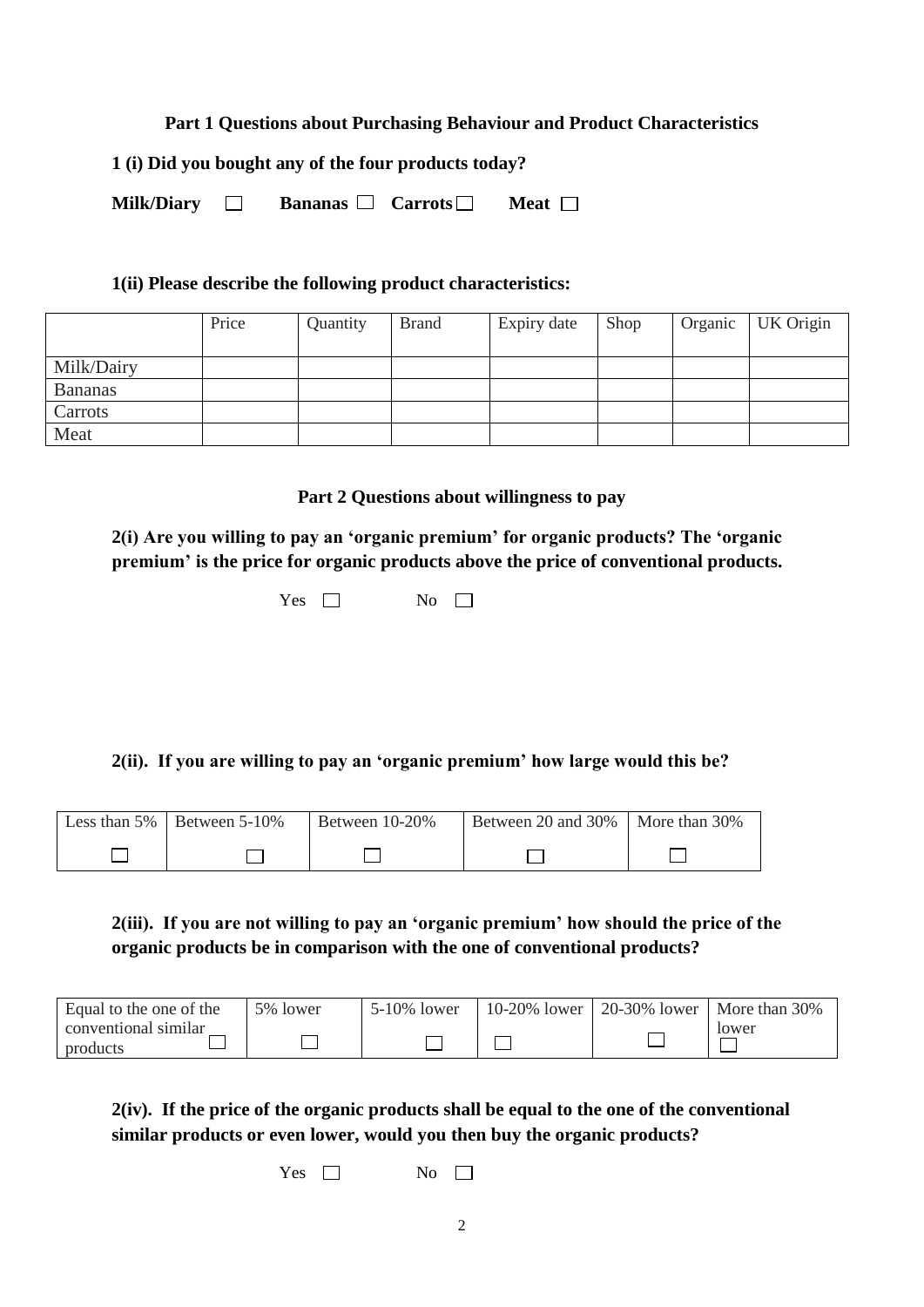## **2(v) How much would you expect to spend** *more* **per week for organic products if the price of the organic products shall be equal to the one of the conventional similar products or even lower?**

| Less than 5% | 10%<br>$\sim$ | 20%<br>$\overline{\phantom{a}}$ | 30%<br>$\sim$<br>$\overline{\phantom{a}}$<br>∠∪ | more 30% |  |
|--------------|---------------|---------------------------------|-------------------------------------------------|----------|--|
|              |               |                                 |                                                 |          |  |

## **2(vi) If the price of organic product shall decrease by 1-5% how much more would you spend for organic products per week?**

| Less than 5% | 10%<br>$\overline{\phantom{a}}$ | 20%<br>$\overline{10}$<br>$10 -$ | 30%<br>วก<br>$\overline{\phantom{0}}$<br>∠∪ | more 30% |  |
|--------------|---------------------------------|----------------------------------|---------------------------------------------|----------|--|
|              |                                 |                                  |                                             |          |  |

**2(vii) If the price of organic product shall decrease by 5-10% how much more would you spend for organic products per week?**

| 5%<br>10%<br>$\triangle$ cc<br>than<br>- |  | 20%<br>. – | 30%<br>ີ | 30%<br>more |  |
|------------------------------------------|--|------------|----------|-------------|--|
|------------------------------------------|--|------------|----------|-------------|--|

**2(viii) If the price of organic product shall decrease by 10-20% how much more would you spend for organic products per week?**

| Less than 5% | 10%<br>- | 20%<br>$\overline{\phantom{a}}$ | 30%<br>ີ | 30%<br>more |  |
|--------------|----------|---------------------------------|----------|-------------|--|
|              |          |                                 |          |             |  |

**2(ix) If the price of organic product shall decrease by 20-30% how much more would you spend for organic products per week?**

| Less than 5% | 10%<br>$\overline{\phantom{a}}$ | 20%<br>$10 -$ | 30%<br>ົາດ<br>$\overline{\phantom{0}}$<br>∠∪ | more 30% |  |
|--------------|---------------------------------|---------------|----------------------------------------------|----------|--|
|              |                                 |               |                                              |          |  |

## **2(x) If the price of organic product shall decrease by more than 30% how much more would you spend for organic products per week?**

| 10%<br>5%<br>Less than '<br>$\overline{\phantom{a}}$ | 20%<br>$\overline{\phantom{a}}$ | 30%<br>ົ | 30%<br>more |
|------------------------------------------------------|---------------------------------|----------|-------------|
|------------------------------------------------------|---------------------------------|----------|-------------|

## **Part three – Personal attitudes towards organic products**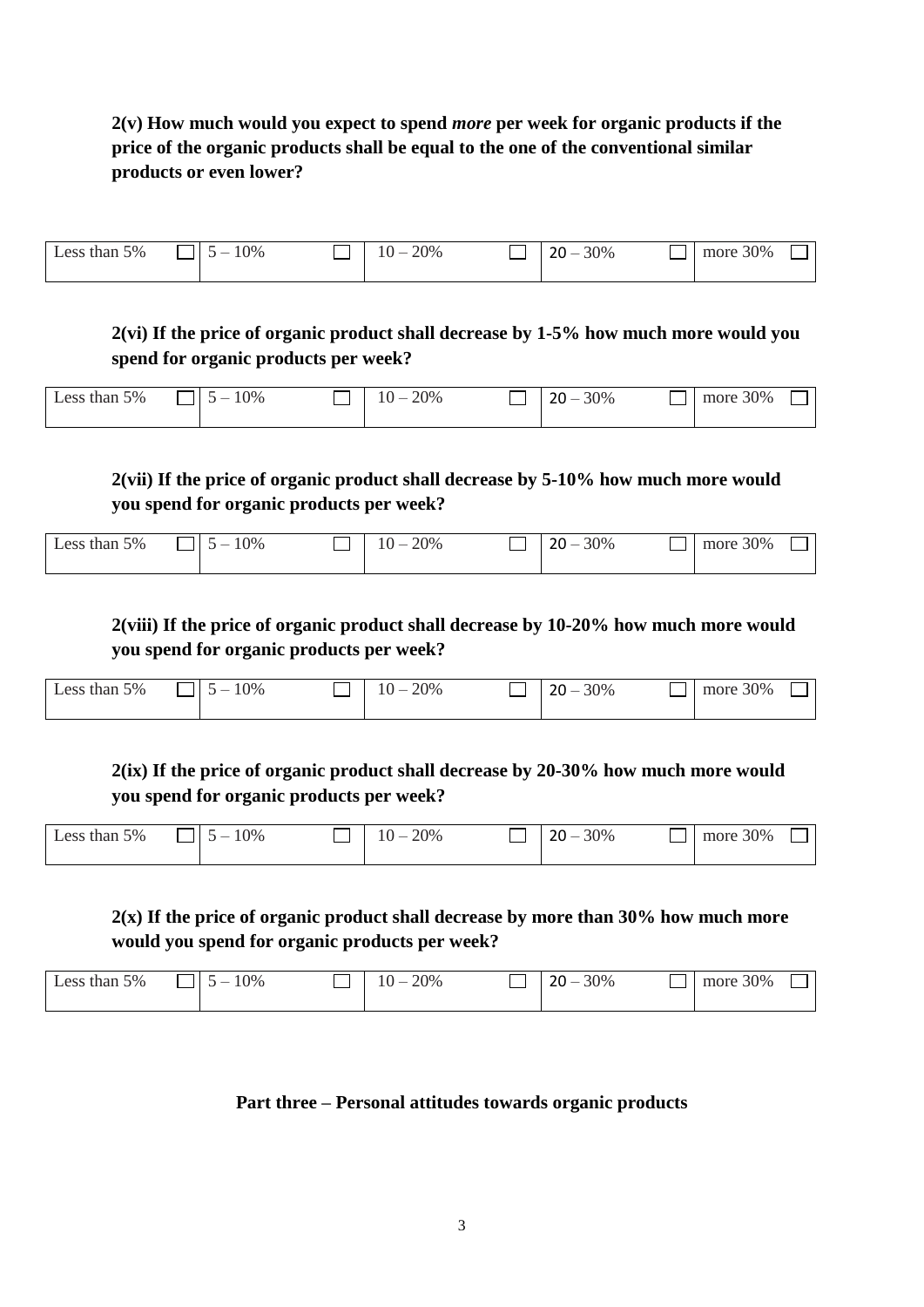## **3(i). Please indicate the extent to which you agree/disagree with the following statements.**

| The reason I buy organic products is      | Strongly | Disagree | Neither agree | Agree | Strongly |
|-------------------------------------------|----------|----------|---------------|-------|----------|
| 10                                        | disagree |          | nor disagree  |       | agree    |
| i) Because organic is more healthy        |          |          |               |       |          |
| ii) Because organic products taste better |          |          |               |       |          |
| iii) Support of local organic producers.  |          |          |               |       |          |
| iv) Because organic is more               |          |          |               |       |          |
| environmental friendly.                   |          |          |               |       |          |
| v) Because of food safety                 |          |          |               |       |          |
| vi) Because organic producers care more   |          |          |               |       |          |
| about animal welfare                      |          |          |               |       |          |
| vii) Because organic products more fresh  |          |          |               |       |          |

## **3(ii). Please indicate the extent to which the following problems prevent you from purchasing (more) organic products.**

|                                                | Not a      | Not a   | Not sure it is | A minor     | A major     |
|------------------------------------------------|------------|---------|----------------|-------------|-------------|
|                                                | problem    | problem | a problem or   | obstacle to | obstacle to |
|                                                | at all for |         | not            | purchasing  | purchasing  |
|                                                | me         |         |                | organic     | organic     |
|                                                |            |         |                | products    | products    |
| i) Higher prices than conventional products.   |            |         |                |             |             |
| ii) It is difficult to know which organic      |            |         |                |             |             |
| products are available.                        |            |         |                |             |             |
| iii) There is limited range (variety)          |            |         |                |             |             |
| iv) Organic information is difficult to        |            |         |                |             |             |
| understand.                                    |            |         |                |             |             |
| v) Organic products are of poor quality        |            |         |                |             |             |
| compared to conventional products.             |            |         |                |             |             |
| vi) Conventional food products taste better    |            |         |                |             |             |
| than organic products (lack of taste premium   |            |         |                |             |             |
| for organic).                                  |            |         |                |             |             |
| vii) Conventional food products look better    |            |         |                |             |             |
| (have a more consistent appearance)            |            |         |                |             |             |
| viii) Conventional food products last longer   |            |         |                |             |             |
| ix) I have always bought conventional          |            |         |                |             |             |
| products and it is hard to change the habit of |            |         |                |             |             |
| doing this.                                    |            |         |                |             |             |
| x) I find it difficult to find the products in |            |         |                |             |             |
| the shelf.                                     |            |         |                |             |             |
| xi) Organic products are not sufficiently      |            |         |                |             |             |
| advertised while conventional products are     |            |         |                |             |             |
| much better advertised.                        |            |         |                |             |             |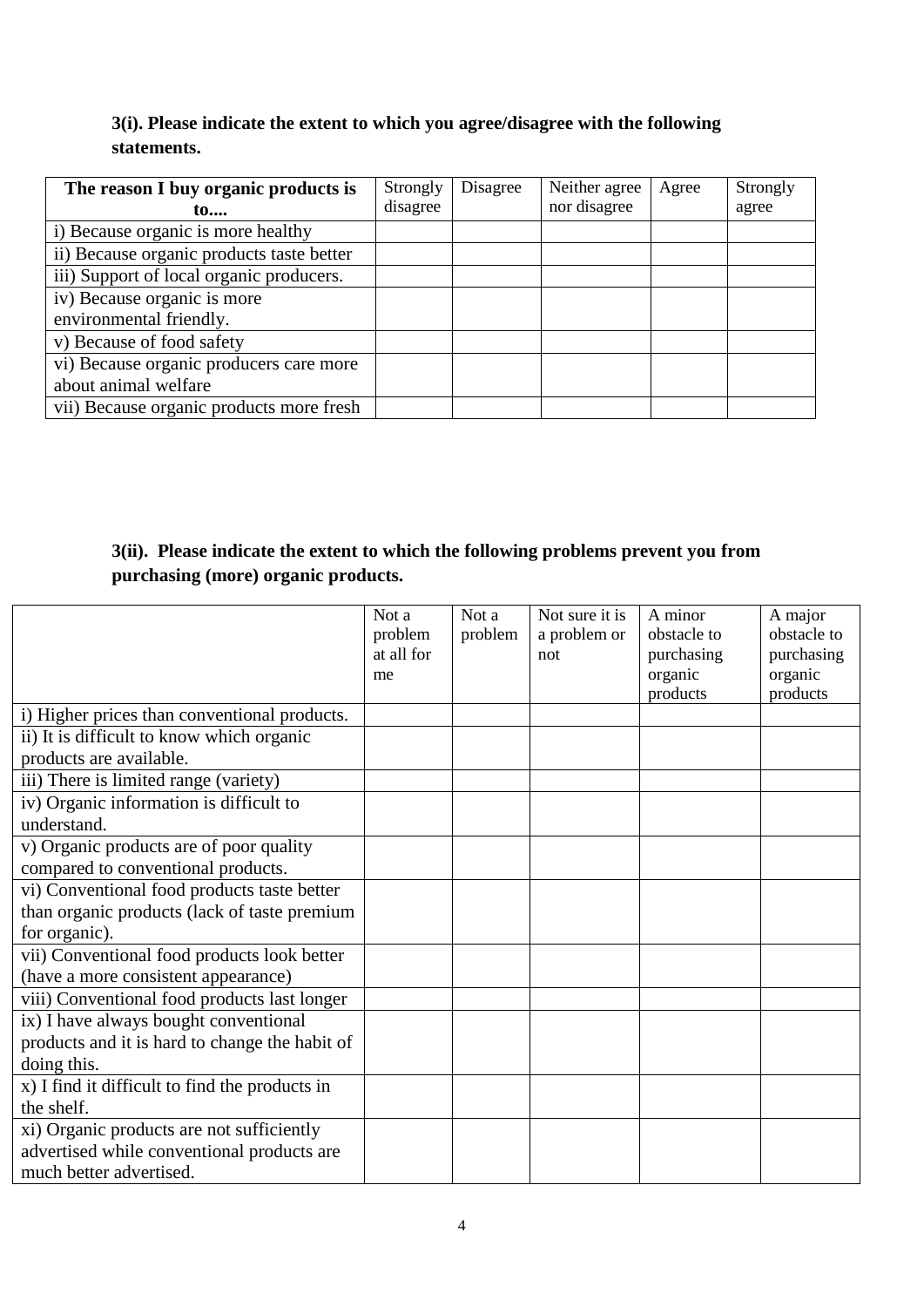| xii) Since organic products are seasonal, I    |  |  |  |
|------------------------------------------------|--|--|--|
| cannot find them all the time of the year. I   |  |  |  |
| want to be able to eat strawberries in winter. |  |  |  |

## **Part four – Personal information**

**4(i).** Gender **Male** □ **Female** □

## **4(ii). Age group**

| Under 20<br>$\mathbf{v}$ | $21 - 30$ | $31 - 40$ | $41 - 50$ | 51-60 | 61-70 | $\overline{ }$<br>) ver |
|--------------------------|-----------|-----------|-----------|-------|-------|-------------------------|
|                          |           |           |           |       |       |                         |

## **4(iii). How many children under the age of 18 years do you have living with you?**

## **4(iv). Which of the following qualifications do you have?**

| O levels | A levels | Technical/Trade | Diploma | University Degree |
|----------|----------|-----------------|---------|-------------------|
|          |          | certificate     |         |                   |

## **4(v). Please state the occupation of the highest income earner in the household**

#### **4(vi). How many people live in your household?**

| Person | 2 Persons | Three Persons | <b>Four Persons</b> | More |
|--------|-----------|---------------|---------------------|------|
|        |           |               |                     |      |

## **4(vii). Regarding your monthly income, which of the following would you select (in Pounds)?**

| Under<br>500 | 501-1000 | 1001-<br>500 | !501-<br>2000 | 2001-3000 | 3001-4000 | 4001-5000 | 5001 or more |
|--------------|----------|--------------|---------------|-----------|-----------|-----------|--------------|
|              |          |              |               |           |           |           |              |

**4(viii) Marital Status : Married (or cohabitating) Single** $\Box$